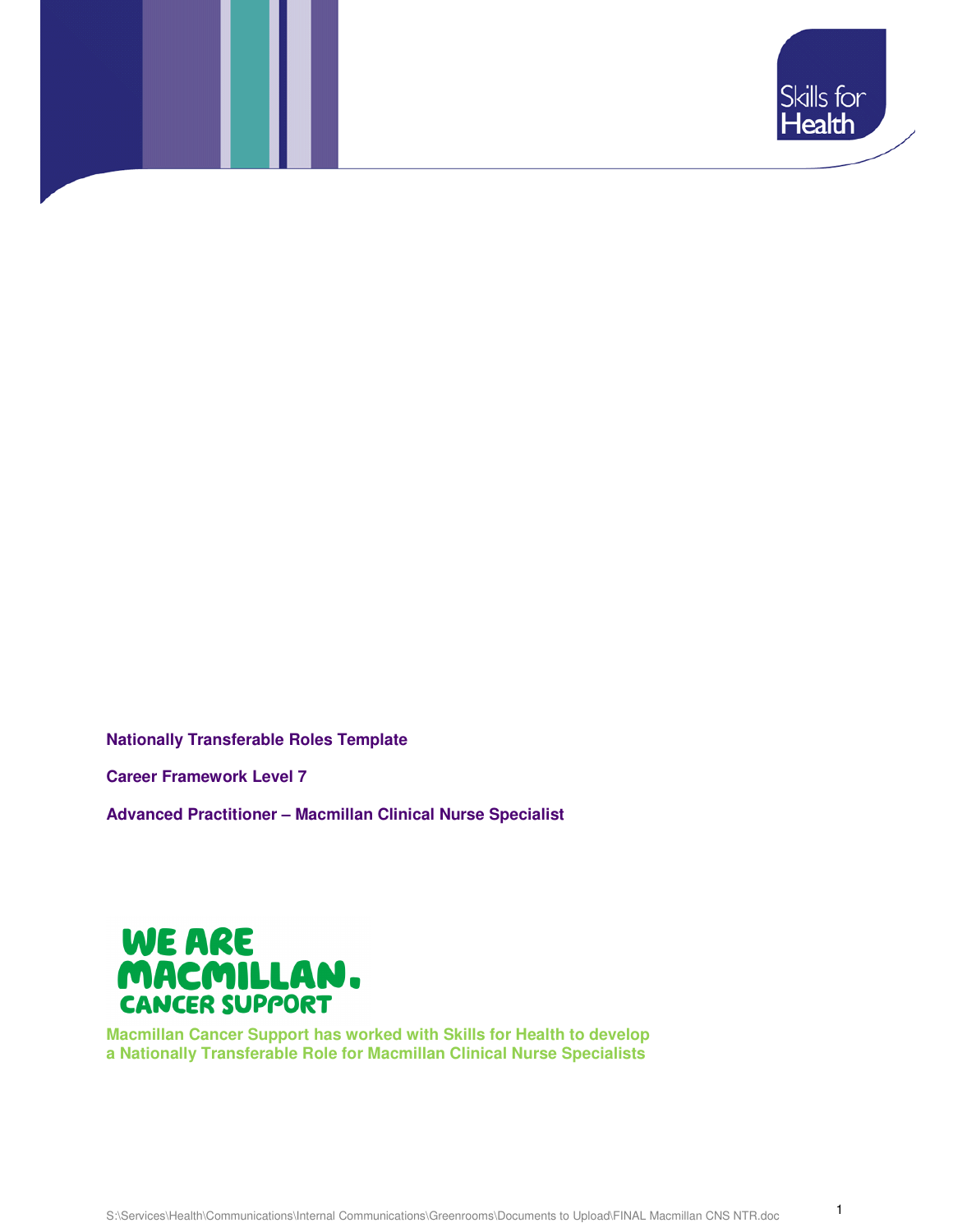## **Level Descriptors**

### **Definition of the Level 7 Role**

People at level 7 of the career framework have a critical awareness of knowledge issues in the field and at the interface between different fields. They are innovative and have a responsibility for developing and changing practice and/or services in a complex and unpredictable environment.

Indicative or reference title 'advanced practitioner'.

### **Definition of the Advanced Practitioner**

Whilst recognising that some professions have already defined the advanced practitioner: the definition of an advanced practitioner used in this template is intended to be applicable to all professional and occupational groups. This definition is based on the level 7 descriptors that inform the career framework for health and therefore is useful to employers.

Advanced practitioners are experienced professionals who have developed their skills and theoretical knowledge to a very high standard, performing a highly complex role and continuously developing their practice within a defined field and/or having management responsibilities for a section/small department. They will have their own caseload or work area responsibilities.

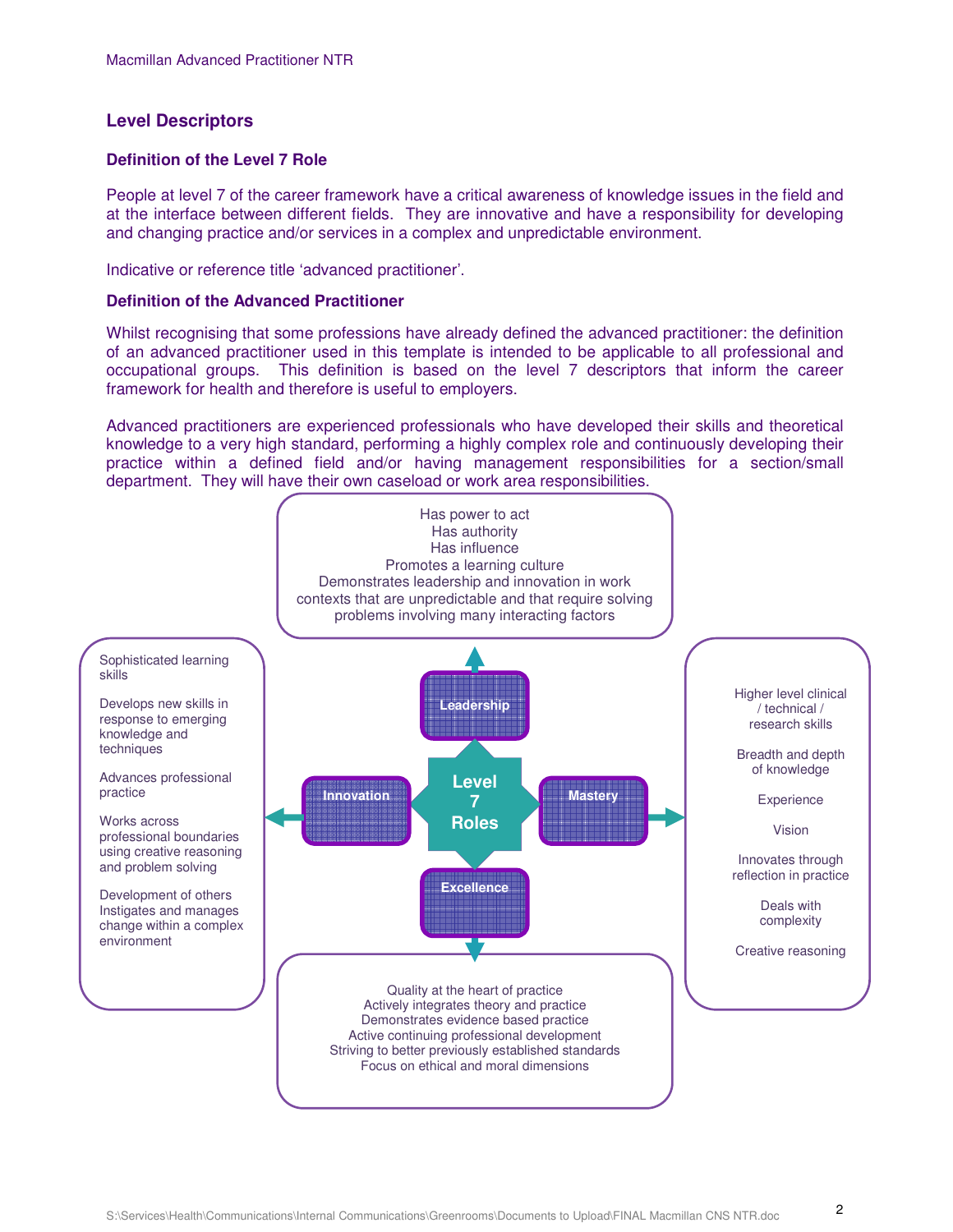The characteristics of level 7 roles and an advanced practitioner have been developed by Skills for Health through working with employers and practitioners. They are intended to be broad descriptors which can be interpreted or contextualised at a local level.

Further information regarding the role of the advanced practitioner has been used to support these findings

Brown G., Esdaile S.A., Ryan S.E., (eds) (2004) Becoming an Advanced Healthcare Practitioner Butterworth Heinemann London

The Department of Health (2006) The National Education and Competence Framework for Advanced Critical Care Practitioners A discussion document

Royal College of Nursing (2008) Advanced Nurse Practitioners, An RCN Guide to the Advanced Nurse Practitioner Role, Competences and Programme Accreditation

College of Occupational Therapists (2006) Post qualifying framework: a resource for occupational therapists (core) London: COT

### **The National Occupational Standards**

This section of the template has an example of an advanced practitioner – Macmillan Clinical Nurse Specialist. This example is intended to give core information for the role. The indicative learning and development packages are included.

### **Basic Information**

| Role                             | <b>Advanced Practitioner - Macmillan Clinical Nurse</b><br><b>Specialist</b>                            |
|----------------------------------|---------------------------------------------------------------------------------------------------------|
| Area of work                     | Oncology/Palliative Care                                                                                |
| Sample Job Description Available |                                                                                                         |
|                                  | Yes                                                                                                     |
| Experience required              |                                                                                                         |
|                                  | Relevant professional qualification, post registration<br>experience including experience in speciality |
| Career Framework Level           |                                                                                                         |

### **Scope of Role**

The cancer care pathway is made up of 5 phases: treatment, rehabilitation, monitoring, progressive and end of life. The nature of each care pathway is individual and not linear. Curable and incurable cancer will have different pathways and people may move from one part to the other and back again, depending on the nature of their personal cancer pathway. There are transitions between each phase, where holistic assessment is key to identifying individual needs. It is a matrix model and depending on the needs identified and the patient's motivation and ability at each phase, depends on whether a person can self-manage, requires guided care or needs individual case management.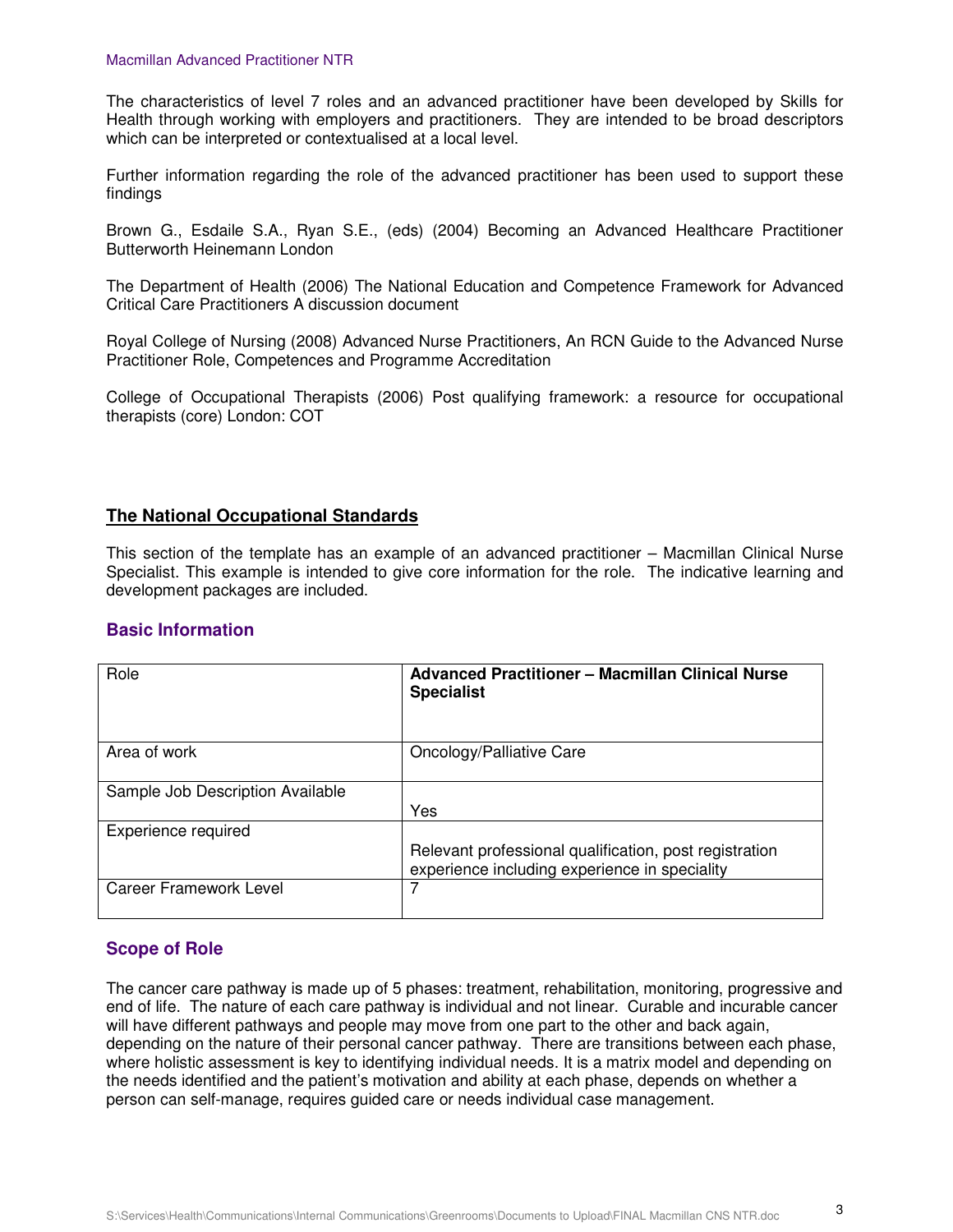| Diagnosis and<br>treatment               |             | <b>Rehabilitation</b>                    |             | Monitoring                               | T           | <b>Progressive</b><br>care | Τ           | <b>End of Life</b><br>Care |
|------------------------------------------|-------------|------------------------------------------|-------------|------------------------------------------|-------------|----------------------------|-------------|----------------------------|
| <b>Supported</b><br>self managed<br>care | A<br>S<br>S | <b>Supported</b><br>self managed<br>care | A<br>S<br>S | <b>Supported</b><br>self managed<br>care | A<br>S<br>S | N/A                        | A<br>S<br>S | N/A                        |
| Patient-led                              | E           | Patient-led                              | Е           | Patient-led                              | Е           |                            | Е           |                            |
| <b>Guided Care</b>                       | S           | <b>Guided Care</b>                       | S           | <b>Guided Care</b>                       | S           | <b>Guided Care</b>         | S           | <b>Guided Care</b>         |
| Joint                                    | S           | Joint                                    | S           | Joint                                    | S           | Joint                      | S           | Joint                      |
| Patient/Nurse-                           | M           | Patient/Nurse-                           | M           | Patient/Nurse-                           | M           | Patient/Nurse-             | M           | Patient/Nurse-             |
| led                                      | Е           | led                                      | Е           | led                                      | Е           | led                        | Е           | led                        |
| <b>Complex</b>                           | N           | <b>Complex</b>                           | N           | <b>Complex</b>                           | N           | <b>Complex</b>             | N           | <b>Complex</b>             |
| Care                                     |             | Care                                     |             | Care                                     | Τ           | Care                       | Т           | Care                       |
| Nurse-led                                |             | Nurse-led                                |             | Nurse-led                                |             | Nurse-led                  |             | Nurse-led                  |

T= Transition Point

The Macmillan Clinical Nurse Specialist may support people across the whole care pathway or at specific phases of the pathway.

### **Supported Self Managed Care**

People identified through assessment as having low level needs and are motivated and able to selfmanage. Education will be provided through attendance at a Health and Well-being Clinic or through other self management education and support. Education will include high quality information about signs and symptoms they need to be aware of and what action to take if they are concerned, help people to readjust to their previous or adapt to a new lifestyle and support rapid re-entry into the system when indicated.

### **Guided Care**

People identified through assessment as having moderate needs, but who need ongoing help and support to be able to self-manage. Education will include high quality information about signs and symptoms they need to be aware of and what action to take if they are concerned, help people to readjust to their previous or adapt to a new lifestyle and support rapid re-entry into the system when indicated. Care will be reviewed and re-assessed at regular intervals.

### **Complex care**

People identified through assessment as having high needs due to their vulnerability, other health conditions, complex progressive needs or are at high risk of hospital admission. People will be supported to manage the severe consequences of treatment and/or advanced and active disease, alongside their other health conditions This group will be individually case managed with frequent reassessments and care monitored and reviewed according to need.

All level 7 roles have the following common/core competences. All competences are national occupational standards (NOS)

Specific competences to the role have then been identified. In addition a number of optional competences have been identified for local application. These should be used as required and may be added to the list of specific competences.

Any additional competences specific to the locality should then be identified locally using the competence tools and health functional map and added to the template using the same format.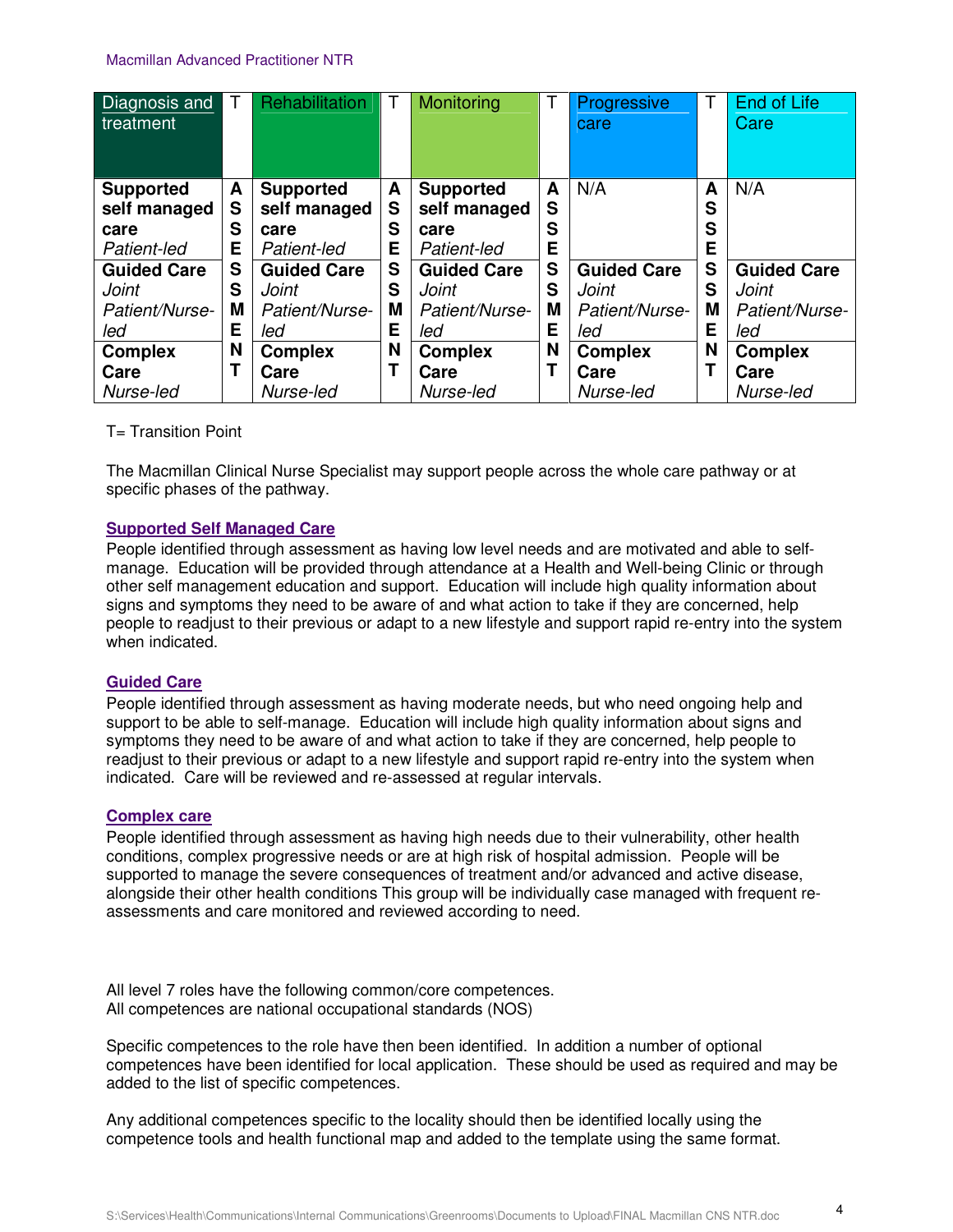# **Common/Core Competences:**

| <b>Underpinning</b><br><b>Principle</b>   |       | <b>Reference Function</b>                                                                               | Competence                                                                                                      |
|-------------------------------------------|-------|---------------------------------------------------------------------------------------------------------|-----------------------------------------------------------------------------------------------------------------|
| 1. Communication                          | 1.2   | Communicate effectively                                                                                 | GEN97<br>Communicate effectively in a health<br>care environment                                                |
| 2. Personal &<br>People<br>Development    | 2.1.1 | Develop your own practice                                                                               | <b>M&amp;L A3</b><br>Develop your personal networks                                                             |
| 3. Health, Safety &<br>Security           | 3.5.1 | Ensure your own actions<br>reduce risks to health and<br>safety                                         | <b>HSC 22</b><br>Support health and safety of<br>yourself and individuals                                       |
|                                           |       |                                                                                                         | <b>ENTO WRV2</b><br>Protect yourself from the risk of<br>violence at work                                       |
|                                           |       |                                                                                                         | <b>M&amp;L E6</b><br>Ensure health and safety<br>requirements are met in your area of<br>responsibilities       |
| 5. Quality                                | 5.1.1 | Maintain the quality of your<br>own work                                                                | <b>GEN 63</b><br>Act within the limits of your<br>competence and authority                                      |
|                                           |       |                                                                                                         | <b>HSC35</b><br>Promote choice well being and the<br>protection of individuals                                  |
| 6. Equality and<br>diversity              | 6.1   | Ensure your actions<br>support the equality,<br>diversity and opportunity                               | <b>HSC 234</b><br>Ensure your actions support<br>equality, diversity and<br>responsibilities of individuals     |
|                                           | 6.2   | Promote equality of<br>opportunity and diversity                                                        | <b>HSC3111</b><br>Promote the equality diversity rights<br>and responsibility of individuals                    |
|                                           | 6.3   | Develop a culture that<br>promotes equality of<br>opportunity and diversity<br>and protects individuals | <b>HSC3116</b><br>Contribute to promoting a culture<br>that values and respects the<br>diversity of individuals |
| F. Education,<br>learning and<br>research | F6.1  | Conduct investigations in<br>selected research and<br>development topics                                | <b>R&amp;D 8</b><br>Conduct investigations in selected<br>research and development topics                       |
|                                           |       |                                                                                                         | <b>R&amp;D 8a</b><br>Assist in the research work                                                                |
|                                           | F6.3  | Act on research and<br>development findings                                                             | <b>R&amp;D14</b><br>Translate research and<br>development findings into practice                                |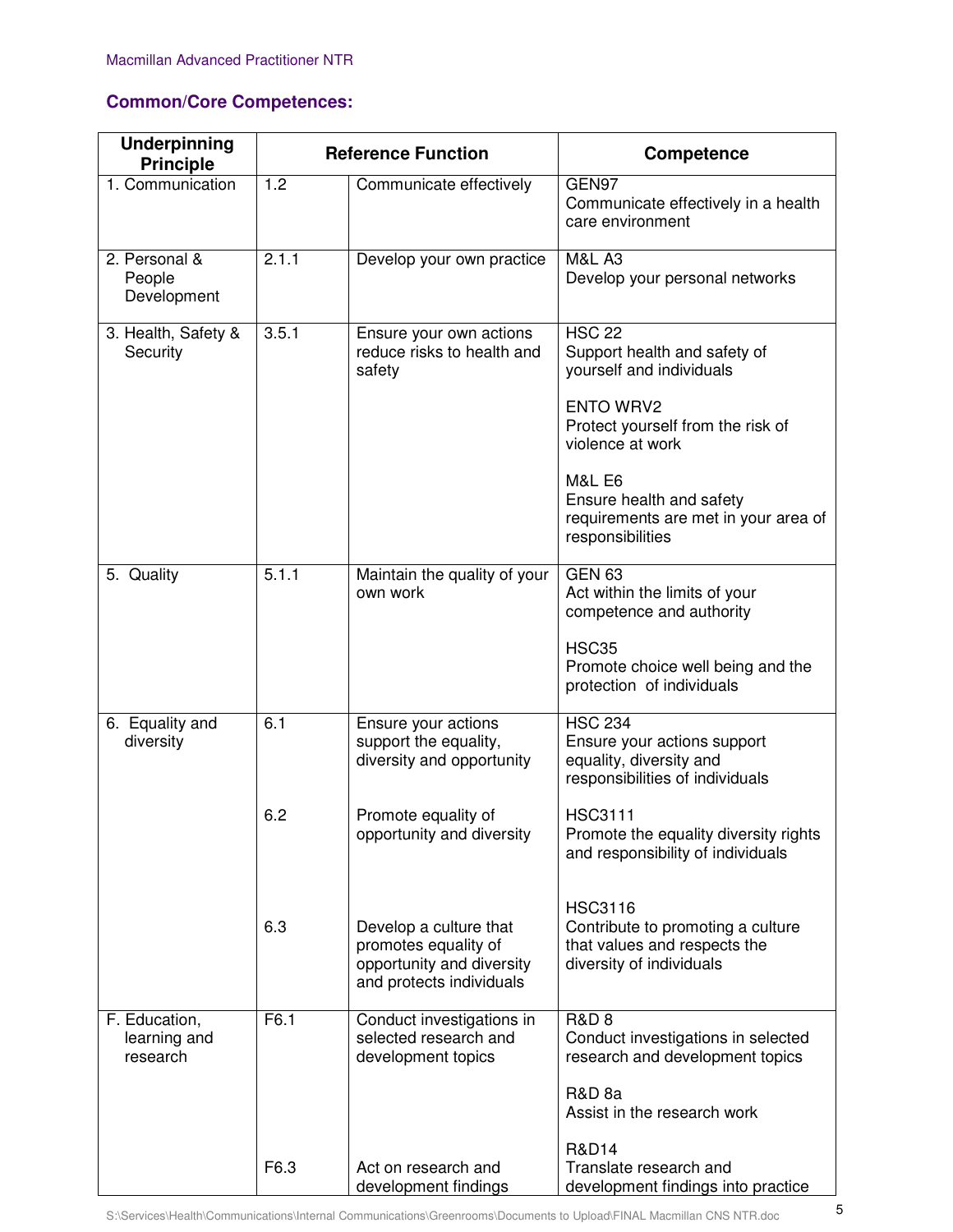|  |  |  | R&D 15<br>Evaluate and report on the<br>application of research and<br>development findings within practice |
|--|--|--|-------------------------------------------------------------------------------------------------------------|
|--|--|--|-------------------------------------------------------------------------------------------------------------|

# **Role Specific Competences:**

| <b>Underpinning</b><br><b>Principle</b> |       | <b>Reference Function</b>                                                         | Competence                                                                                                                                            |
|-----------------------------------------|-------|-----------------------------------------------------------------------------------|-------------------------------------------------------------------------------------------------------------------------------------------------------|
| 1. Communication                        | 1.2   | Communicate<br>effectively                                                        | CHS48<br>Communicate significant news to<br>individuals                                                                                               |
|                                         |       |                                                                                   | <b>HSC21</b><br>Communicate with, and complete<br>records for individuals                                                                             |
|                                         | 1.5   | Provide information<br>advice and guidance                                        | GEN14<br>Provide advice and information to<br>individuals on how to manage their<br>own condition                                                     |
|                                         |       |                                                                                   | <b>CHS127</b><br>Advise on the health status and health<br>care needs of individuals at a distant<br>location using electronic<br>communication media |
|                                         |       |                                                                                   | <b>CHS 104</b><br>Brief the team for an individual's<br>intervention                                                                                  |
| 2. Personal and People<br>Development   | 2.2.1 | Support the<br>development of the<br>knowledge and the<br>practice of individuals | <b>HSC43</b><br>Take responsibility for the continuing<br>professional development of self and<br>others                                              |
|                                         |       |                                                                                   | <b>M&amp;L D13</b><br>Support individuals to develop and<br>maintain their performance                                                                |
|                                         | 2.3.1 | Evaluate another's<br>performance in the<br>workplace                             | <b>LLUK L8.2010</b><br>Support competence achieved in the<br>workplace                                                                                |
| 4. Service<br>Improvement               | 4.7   | Contribute to<br>improving services                                               | BA <sub>3</sub><br>Provide leadership to facilitate the<br>development of organisational policy<br>and practice                                       |
| 5. Quality                              | 5.2.4 | Improve the quality of<br>healthcare through<br>audit and evaluation              | PHS08<br>Improve the quality of health and<br>healthcare interventions and services<br>through audit and evaluation.                                  |
| 6. Equality and<br><b>Diversity</b>     | 6.3   | Develop a culture<br>that promotes<br>equality of<br>opportunity and              | <b>HSC452:</b><br>Contribute to the development,<br>maintenance and evaluation of<br>systems to promote the rights,                                   |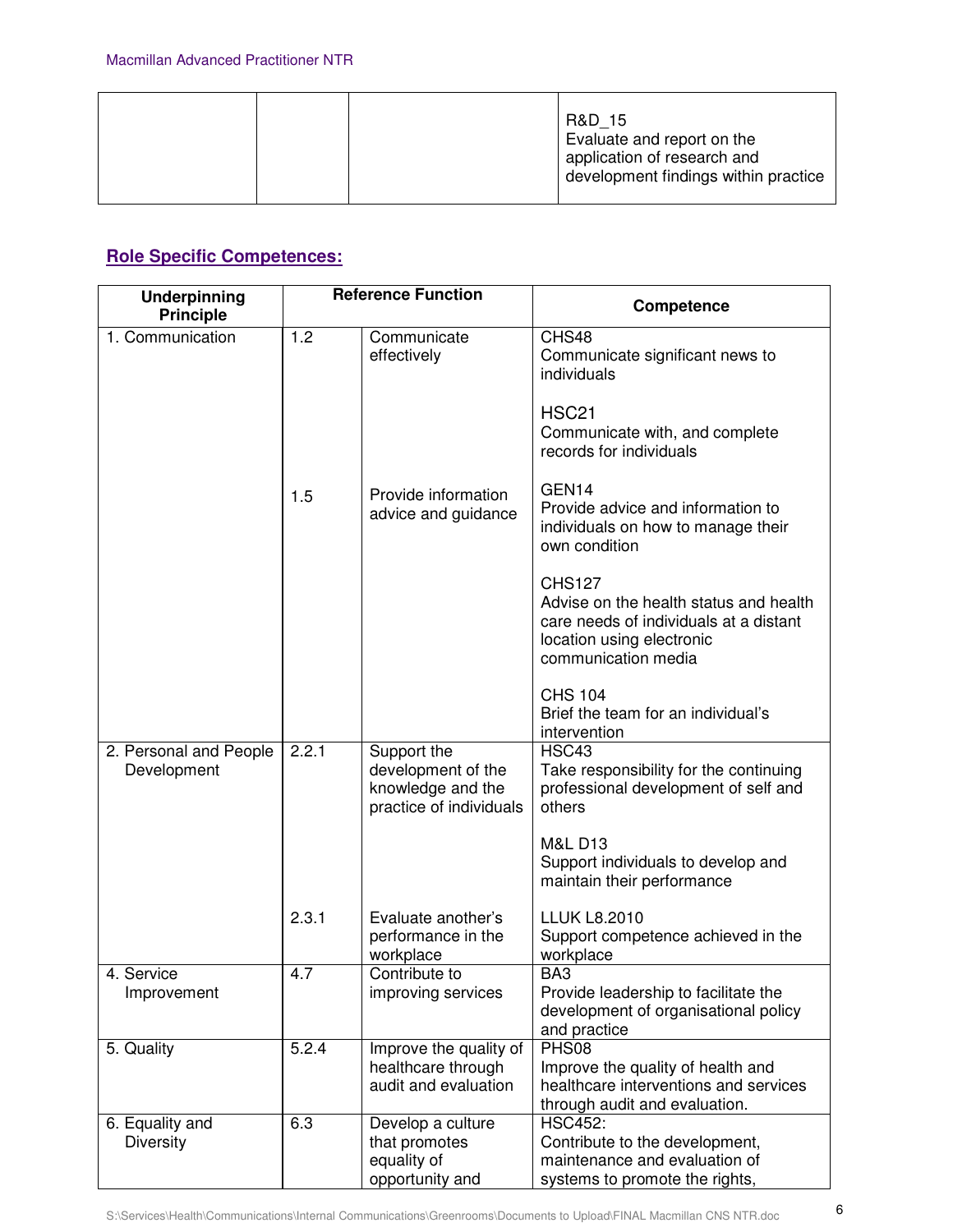|                               |                     | diversity, and<br>protects individuals                                                  | responsibilities, equality and diversity<br>of individuals<br><b>HSC45</b><br>Develop practices which promote<br>choice, well-being and protection of all<br>individuals |
|-------------------------------|---------------------|-----------------------------------------------------------------------------------------|--------------------------------------------------------------------------------------------------------------------------------------------------------------------------|
| A. Assessment                 | A2.1                | Plan assessment of<br>an individual's health<br>status                                  | <b>CHS38:</b><br>Plan assessment of an individual's<br>health status                                                                                                     |
|                               | A2.3                | Assess an individual<br>with a suspected<br>health condition                            | <b>CHS118:</b><br>Form a professional judgment of an<br>individual's health condition                                                                                    |
|                               |                     |                                                                                         | <b>CHS39</b><br>Assess an individual's health status                                                                                                                     |
|                               | A2.4                | Assess an<br>individual's need<br>arising from their<br>health status                   | <b>HSC417</b><br>Assess individuals mental health and<br>related needs                                                                                                   |
|                               | A2.9                | Assess individual's<br>suitability for a<br>treatment or<br>intervention                | <b>CHS120</b><br>Establish an individual's suitability to<br>undergo an intervention                                                                                     |
| <b>B.</b> Health Intervention | B3.1.1              | Plan activities,<br>interventions or<br>treatments to achieve<br>specified health goals | <b>HSC450</b><br>Develop risk management plans to<br>support individual's independence and<br>daily living within their home                                             |
|                               |                     |                                                                                         | <b>CHS 87</b><br>Agree a rehabilitation plan with<br>individuals, families, carers and other<br>professionals                                                            |
|                               |                     |                                                                                         | CHS41<br>Determine a treatment plan for an<br>individual                                                                                                                 |
|                               |                     |                                                                                         | CHS97<br>Organise a programme of support<br>following withdrawal from treatment                                                                                          |
|                               | B3.1.2              | Enable individuals to<br>make health choices<br>and decisions                           | PE <sub>1</sub><br>Enable individuals to make informed<br>health choices and decisions                                                                                   |
|                               | B <sub>3.3</sub> .3 | Move and position<br>individuals                                                        | CHS <sub>6</sub><br>Move and position individuals                                                                                                                        |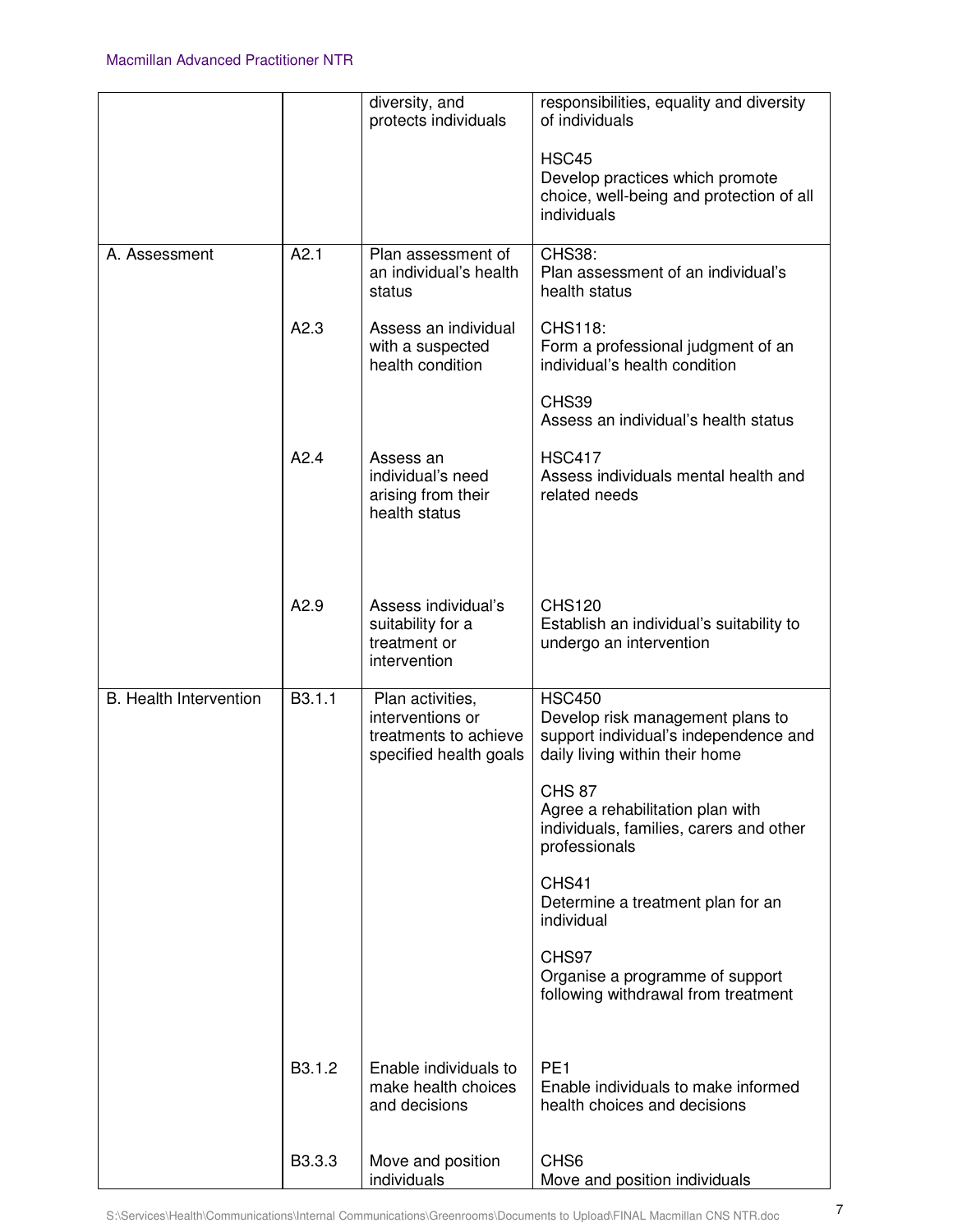| B3.6.1            | Monitor individuals<br>following treatments                                                                    | CHS47<br>Monitor and assess patients following<br>treatments                                                                                                                            |
|-------------------|----------------------------------------------------------------------------------------------------------------|-----------------------------------------------------------------------------------------------------------------------------------------------------------------------------------------|
| B <sub>14.1</sub> | Coordinate the<br>implementation and<br>delivery of treatment<br>plans                                         | CHS88<br>Coordinate the implementation and<br>delivery of treatment plans                                                                                                               |
| B <sub>14.2</sub> | Implement care<br>plans/programmes                                                                             | <b>HSC416</b><br>Develop implement and review care<br>plans for individuals                                                                                                             |
|                   |                                                                                                                | AG1<br>Plan, implement, monitor and review<br>individualised care plans with<br>individuals who have a long term<br>condition and their carers.                                         |
|                   |                                                                                                                | <b>CM11</b><br>Manage a patient caseload which<br>achieves the best possible outcomes<br>for the individual<br>GEN79<br>Coordinate the progress of individuals<br>through care pathways |
| B14.3             | Deliver therapeutic<br>activities                                                                              | CHS62<br>Provide interventions to individuals with<br>long term conditions                                                                                                              |
| B <sub>16.2</sub> | Support individuals<br>who are distressed                                                                      | <b>HSC226</b><br>Support individuals who are distressed                                                                                                                                 |
| B <sub>16.4</sub> | Support individuals to<br>retain, regain and<br>develop the skills to<br>manage their lives<br>and environment | <b>HSC343</b><br>Support individuals to live at home<br>CM <sub>E3</sub><br>Enable individuals to use assistive<br>devices and assistive technology                                     |
|                   |                                                                                                                | <b>HSC412</b><br>Ensure individuals and groups are<br>supported appropriately when<br>experiencing significant life events and<br>transitions                                           |
|                   |                                                                                                                | <b>HSC426</b><br>Empower families, carers and others to<br>support individuals                                                                                                          |
| B <sub>16.5</sub> | Support individuals<br>and carers to cope<br>with the emotional<br>and psychological                           | HSC350: Recognise, respect and<br>support the spiritual well-being of<br>individuals                                                                                                    |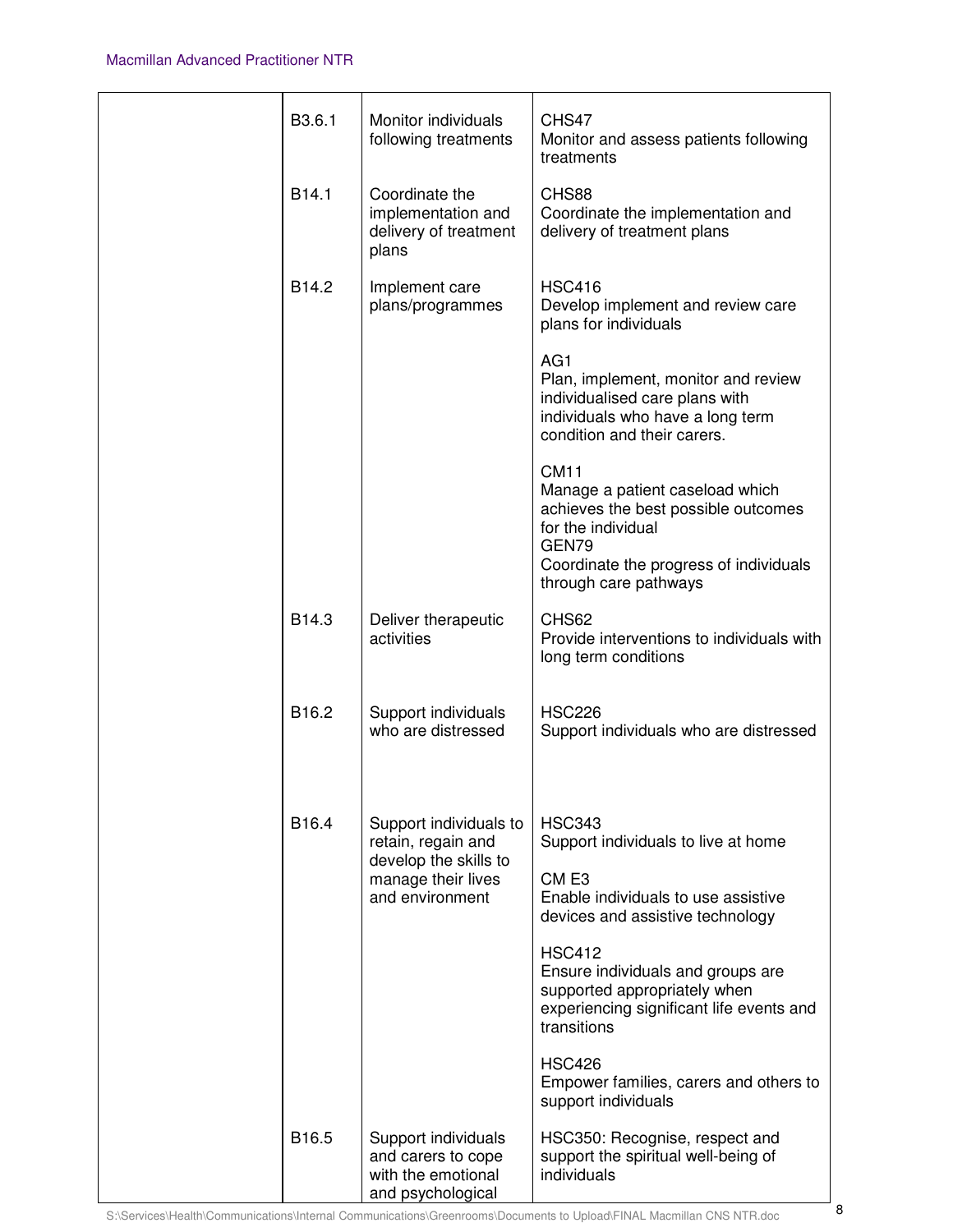|                                      |                     | aspects of health<br>care                                                                     | CM <sub>D5</sub><br>Enable patients to access<br>psychological support<br>MH <sub>7</sub><br>Develop, implement and review<br>programmes of support for carers and<br>families |
|--------------------------------------|---------------------|-----------------------------------------------------------------------------------------------|--------------------------------------------------------------------------------------------------------------------------------------------------------------------------------|
|                                      | <b>B17</b>          | Work in collaboration<br>with carers in the<br>caring role                                    | <b>HSC387</b><br>Work in collaboration with carers in the<br>caring role                                                                                                       |
|                                      |                     |                                                                                               | <b>HSC427</b><br>Assess the needs of carers and<br>families                                                                                                                    |
|                                      | B18.1               | Support individuals<br>through the process<br>of dying                                        | <b>HSC385</b><br>Support individuals through the end of<br>life process                                                                                                        |
| C Health Promotion<br>and Protection | $\overline{C1.1.4}$ | Plan and develop<br>health protection<br>programmes                                           | CM G5<br>Work in partnership with others to<br>promote health and well being and<br>reduce risks within settings in a defined<br>caseload                                      |
|                                      | C <sub>2.2</sub>    | Provide information<br>to individuals, groups<br>and communities<br>about promoting<br>health | <b>PHP 07</b><br>Communicate information about health<br>and wellbeing and/or stressors to<br>health and wellbeing in a defined<br>caseload                                    |
|                                      | C <sub>2.3</sub>    | Facilitate the<br>development of<br>community<br>groups/networks                              | MH4<br>Assist individuals to evaluate and<br>contact support networks                                                                                                          |
|                                      | C <sub>2.4</sub>    | Enable people to<br>address issues<br>relating to their health<br>and wellbeing               | <b>HSC366</b><br>Support individuals to represent their<br>own needs and decisions at decision-<br>making forums                                                               |
|                                      | C2.6                | Act on behalf of an<br>individual, family or<br>community<br>(advocacy)                       | <b>HSC368</b><br>Present individual's needs and<br>preferences                                                                                                                 |
| H                                    | H <sub>1.2.2</sub>  | Lead change                                                                                   | <b>M&amp;L C4</b><br>Lead change                                                                                                                                               |
|                                      | H1.3.1              | Contribute to the<br>effectiveness of<br>teams                                                | CM <sub>C5</sub><br>Build a partnership between the team.<br>Patients and carers                                                                                               |
|                                      |                     |                                                                                               | GEN41<br>Identify team members need for<br>psychological support                                                                                                               |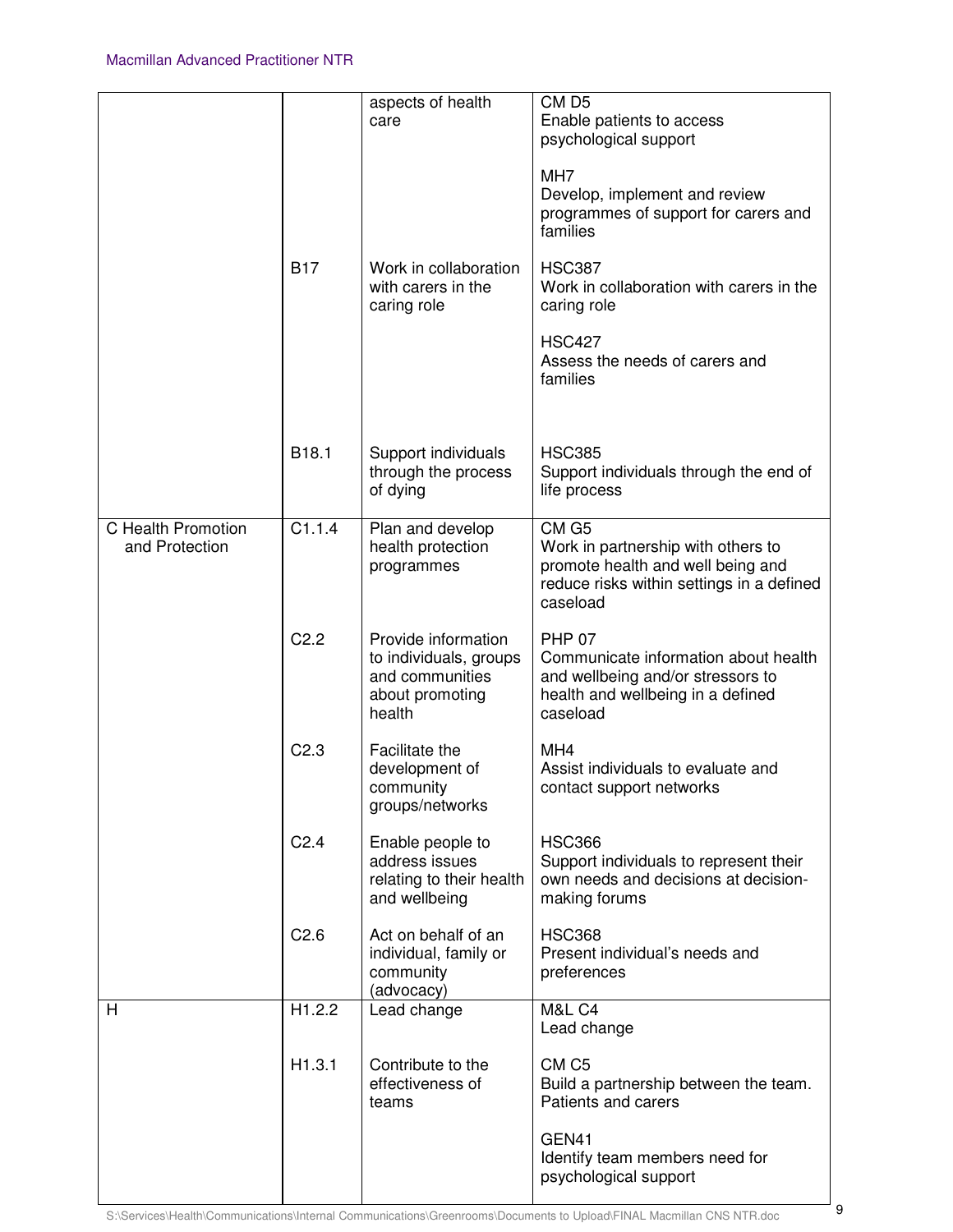|                    |                                                    | GEN <sub>42</sub><br>Provide psychological support for team<br>members                                                     |
|--------------------|----------------------------------------------------|----------------------------------------------------------------------------------------------------------------------------|
| H <sub>1.3.3</sub> | Manage multi-agency<br>collaborative working       | GEN44<br>Liaise between primary, secondary and<br>community teams                                                          |
|                    |                                                    | <b>HSC433</b><br>Provide leadership to develop joint<br>working agreements and practices and<br>review their effectiveness |
|                    |                                                    | GEN <sub>27</sub><br>Develop, sustain and evaluate<br>collaborative work with others                                       |
| H <sub>1.3.6</sub> | Participate in<br>meetings                         | <b>HSC449</b><br>Represent one's own agency at other<br>agencies' meetings                                                 |
| H <sub>2.6</sub>   | Receive and pass on<br>messages and<br>information | <b>HSC3115</b><br>Receive, analyse, process, use and<br>store information                                                  |
| H3.1.2             | Procure goods and<br>services                      | GEN <sub>51</sub><br>Procure healthcare services for<br>individuals                                                        |

# **Locality Specific Competences**

Additional competences for local application (pick & mix)

The competences included in this section may be used singly or in clusters. They can be added to the above list of specific competences.

All competences are cross referenced to the NHS knowledge and skills framework (KSF)

| Underpinning<br><b>Principle</b> |                     | <b>Reference Function</b>                                        | <b>Competence</b>                                                                      |
|----------------------------------|---------------------|------------------------------------------------------------------|----------------------------------------------------------------------------------------|
| A. Assessment                    | A2.3                | Assess an individual<br>with a suspected<br>health condition     | CHS39<br>Undertake an assessment or re-<br>assessment of a patient for<br>chemotherapy |
| <b>B.</b> Health Intervention    | B <sub>3</sub> .1.3 | Review and modify<br>plans to address<br>specified health goals  | MH <sub>21</sub><br>Respond to crisis situations                                       |
|                                  | <b>B5.1</b>         | Obtain specimens<br>from individuals                             | CHS7<br>Obtain and test specimens from<br>individuals                                  |
|                                  |                     |                                                                  | <b>CHS132</b><br>Obtain venous blood samples                                           |
|                                  | B <sub>11.1</sub>   | Insert and secure<br>medical devices to<br>enable administration | CHS <sub>22</sub><br>Perform intravenous cannulation                                   |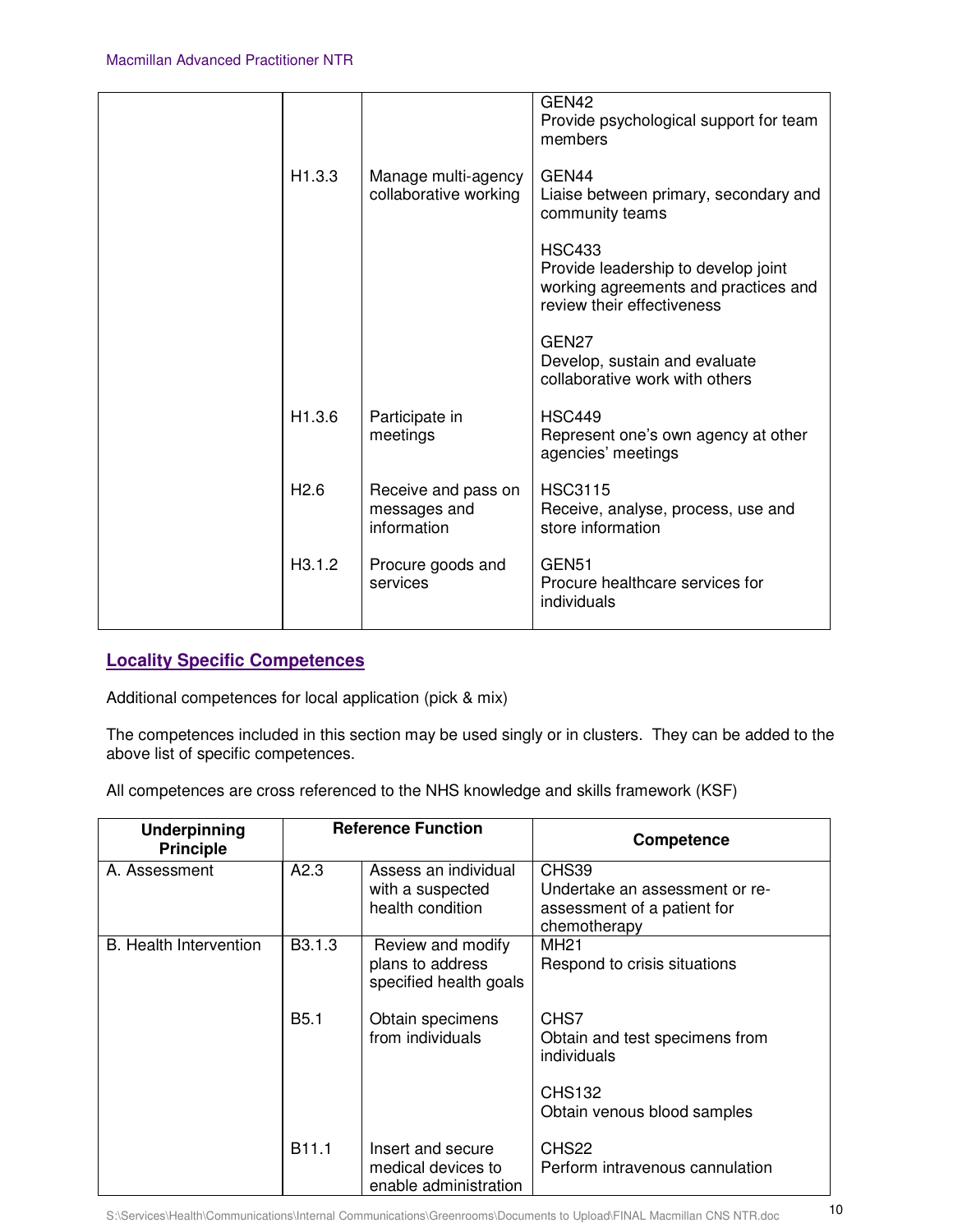|   |                   | or drainage of<br>fluids/air/other<br>substances                                |                                                                                                                       |
|---|-------------------|---------------------------------------------------------------------------------|-----------------------------------------------------------------------------------------------------------------------|
|   | B11.2             | Maintain fluid levels<br>and balance in<br>individuals                          | CHS <sub>17</sub><br>Carry out extended feeding techniques<br>to ensure individuals' nutritional and<br>fluid intake  |
|   | B <sub>12.2</sub> | Extract foreign<br>bodies                                                       | CHS <sub>23</sub><br>Carry out intravenous infusion                                                                   |
|   | B <sub>14.1</sub> | Coordinate the<br>implementation and<br>delivery of treatment<br>plans          | CHS8<br>Insert and secure urethral catheters<br>and monitor and respond to the effects<br>of urethral catheterisation |
|   | B14.4             | Undertake personal<br>care for individuals                                      | CC <sub>09</sub><br>Enable individuals to effectively<br>evacuate their bowels                                        |
|   | B15.6             | Administer<br>medication to<br>individuals                                      | CHS49<br>Set up and renew syringe<br>driver/infusion device for subcutaneous<br>use and deliver treatment             |
|   |                   |                                                                                 | CHEM <sub>1</sub><br>Deliver chemotherapy treatment<br>intravenously                                                  |
|   |                   |                                                                                 | CHEM8<br>Provide oral chemotherapy medication                                                                         |
|   |                   |                                                                                 | CHS <sub>3</sub><br>Administer medication to individuals                                                              |
|   | B15.7             | Administer nutritional<br>products to<br>individuals                            | <b>CHS147</b><br>Administer oral nutritional products to<br>individuals                                               |
|   | B <sub>15.9</sub> | Manage an<br>individuals<br>medication to<br>achieve optimum<br>outcomes        | PHARM50<br>Provide advice on chemotherapy for an<br>individual                                                        |
| C | C <sub>2.4</sub>  | Enable people to<br>address issues<br>relating to their health<br>and wellbeing | HT <sub>3</sub><br>Enable individuals to change their<br>behaviour to improve their own health<br>and wellbeing       |

## **Indicative Learning and Development**

Nationally transferable roles may be underpinned by a range of learning and development activities to ensure both competence and role confidence. The learning and development included within the template is by nature indicative. In some cases it is endorsed by professional bodies and/or special interest groups and accredited by an awarding body.

| Nationally transferable role | I Macmillan Clinical Nurse Specialist |
|------------------------------|---------------------------------------|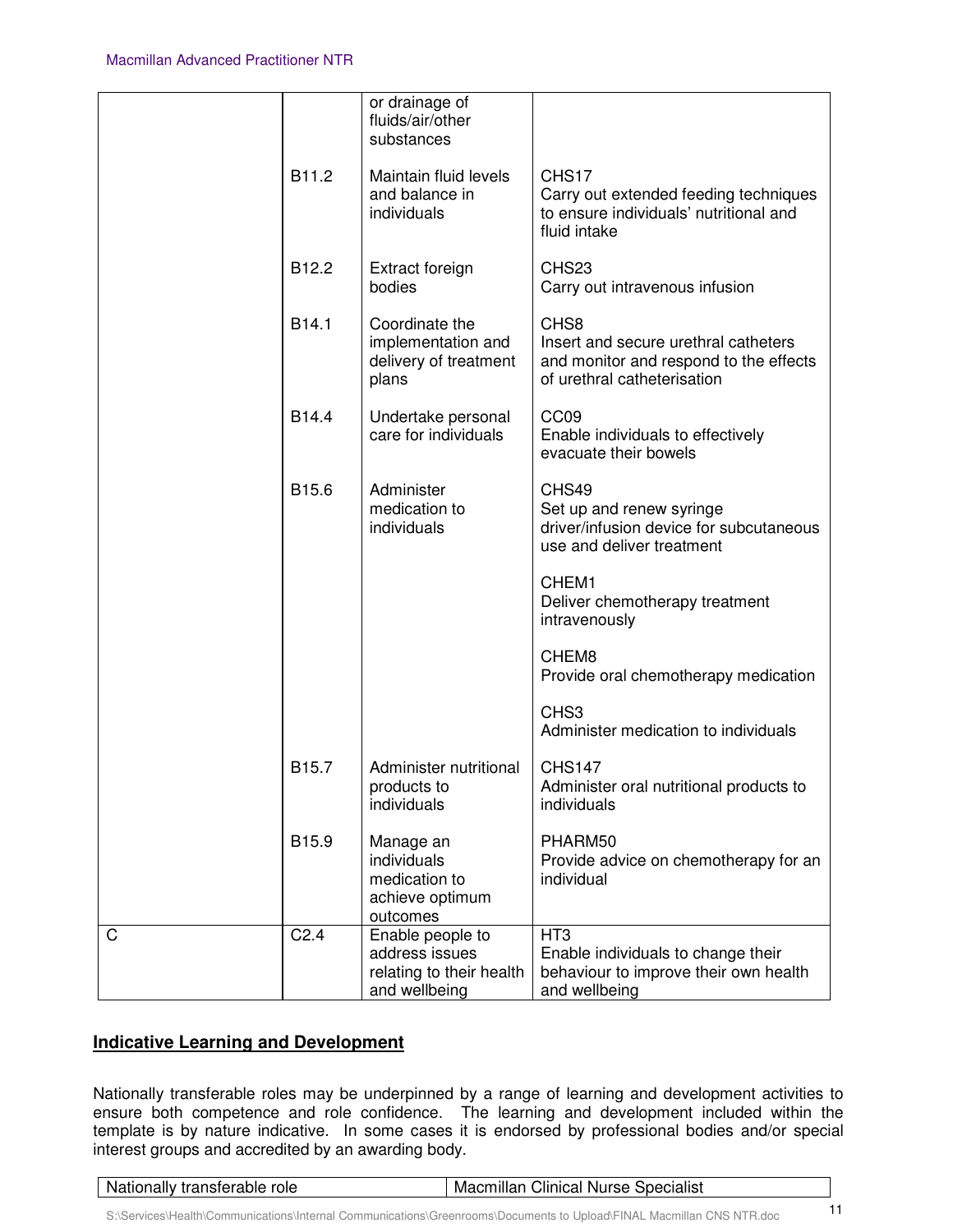| Formal endorsed learning                                                             | Different HEI courses available. Aim to achieve<br>Masters level learning.<br>Relevant cancer-specific and/or treatment-specific<br>and/or symptom-specific learning.<br>Leadership and or education learning, if not<br>included in above                                                                                                                                                                                                                                                                                       |
|--------------------------------------------------------------------------------------|----------------------------------------------------------------------------------------------------------------------------------------------------------------------------------------------------------------------------------------------------------------------------------------------------------------------------------------------------------------------------------------------------------------------------------------------------------------------------------------------------------------------------------|
| Informal learning                                                                    | A range of informal learning opportunities will be<br>appropriate including reflective practice, job<br>shadowing, attendance only courses as organised<br>by external organisations.<br>Coaching and mentoring opportunities, either within<br>or outside the employing organisation                                                                                                                                                                                                                                            |
| Summary of learning and development<br>including aims and objectives                 | Aim:<br>Developing the professional to deliver their role in<br>the most effective and holistic way.<br><b>Objectives:</b><br>Communicate appropriately.<br>Provide timely and appropriate information.<br>Deliver evidence based clinical care.<br>Treat each person as an individual & empower<br>individuals<br>Develop leadership skills.<br>Keep abreast of emerging ideas and use creative<br>reasoning and problem solving to introduce new<br>ways of working.<br>Facilitate lifelong learning of colleagues and clients |
| Duration                                                                             | Dependent on existing experience & knowledge                                                                                                                                                                                                                                                                                                                                                                                                                                                                                     |
| National Occupational Standards used                                                 | Learning opportunities which should be based on<br>national occupational standards                                                                                                                                                                                                                                                                                                                                                                                                                                               |
| Credits (including framework used)                                                   | Dependent on HEI's                                                                                                                                                                                                                                                                                                                                                                                                                                                                                                               |
| Accreditation                                                                        | Dependent on HEI's                                                                                                                                                                                                                                                                                                                                                                                                                                                                                                               |
| APEL and progression                                                                 | HEI's will provide facility                                                                                                                                                                                                                                                                                                                                                                                                                                                                                                      |
| Programme structure                                                                  | Blended learning including e-learning, face to face<br>learning and work based learning.<br>May be degree modules or Master level modules                                                                                                                                                                                                                                                                                                                                                                                        |
| Resources required, e.g. placement learning,<br>preceptors, accredited assessors etc | Formal, protected study time will be recommended<br>Macmillan Cancer Support will provide support to<br>access some coaching, mentorship & placement<br>learning.                                                                                                                                                                                                                                                                                                                                                                |
| <b>Quality Assurance</b>                                                             | Through HEI and OCN/Agored Cymru                                                                                                                                                                                                                                                                                                                                                                                                                                                                                                 |
| Policies included in programme<br>documentation                                      | Equal opportunities, equality & diversity and<br>accessibility<br><b>HEI Appeals procedure</b>                                                                                                                                                                                                                                                                                                                                                                                                                                   |
| Funding                                                                              | Macmillan professionals can apply for a Macmillan<br>Learning and Development grant each year up to                                                                                                                                                                                                                                                                                                                                                                                                                              |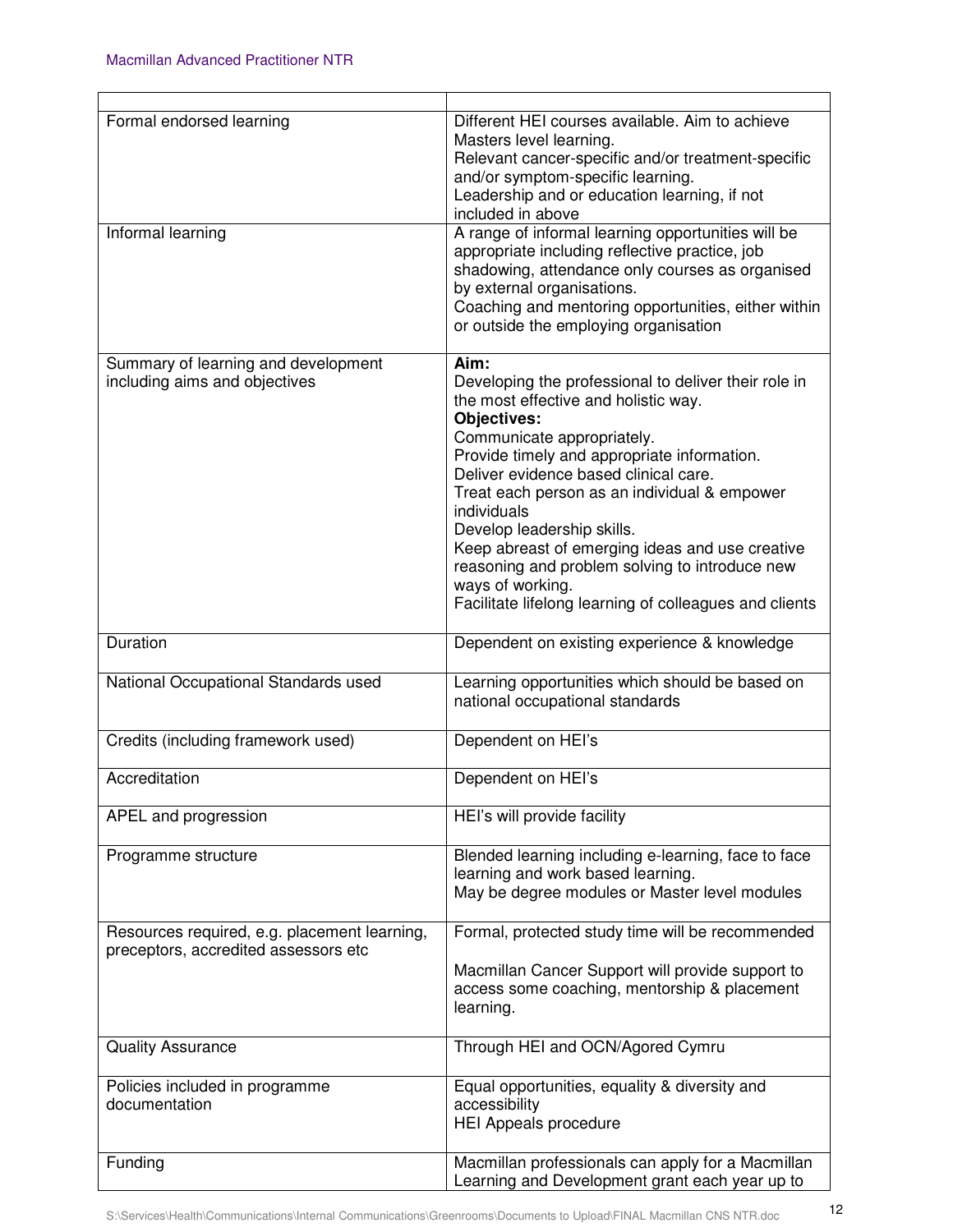|                                             | the value of £1000 to fund their learning and<br>development needs. |
|---------------------------------------------|---------------------------------------------------------------------|
|                                             | Other funding to be agreed locally with employer                    |
| Leading to registration or membership with: | Currently N/A                                                       |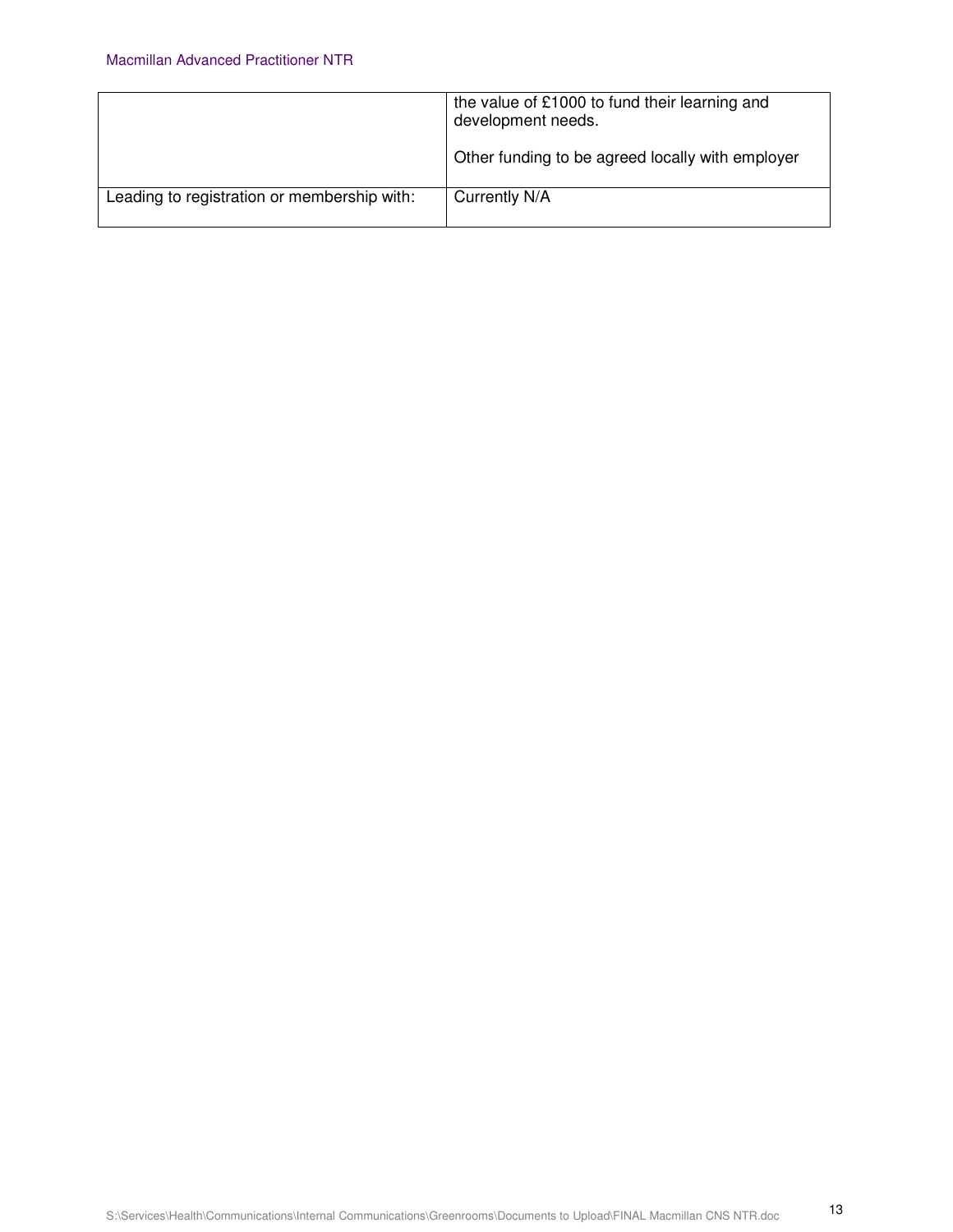Macmillan Advanced Practitioner NTR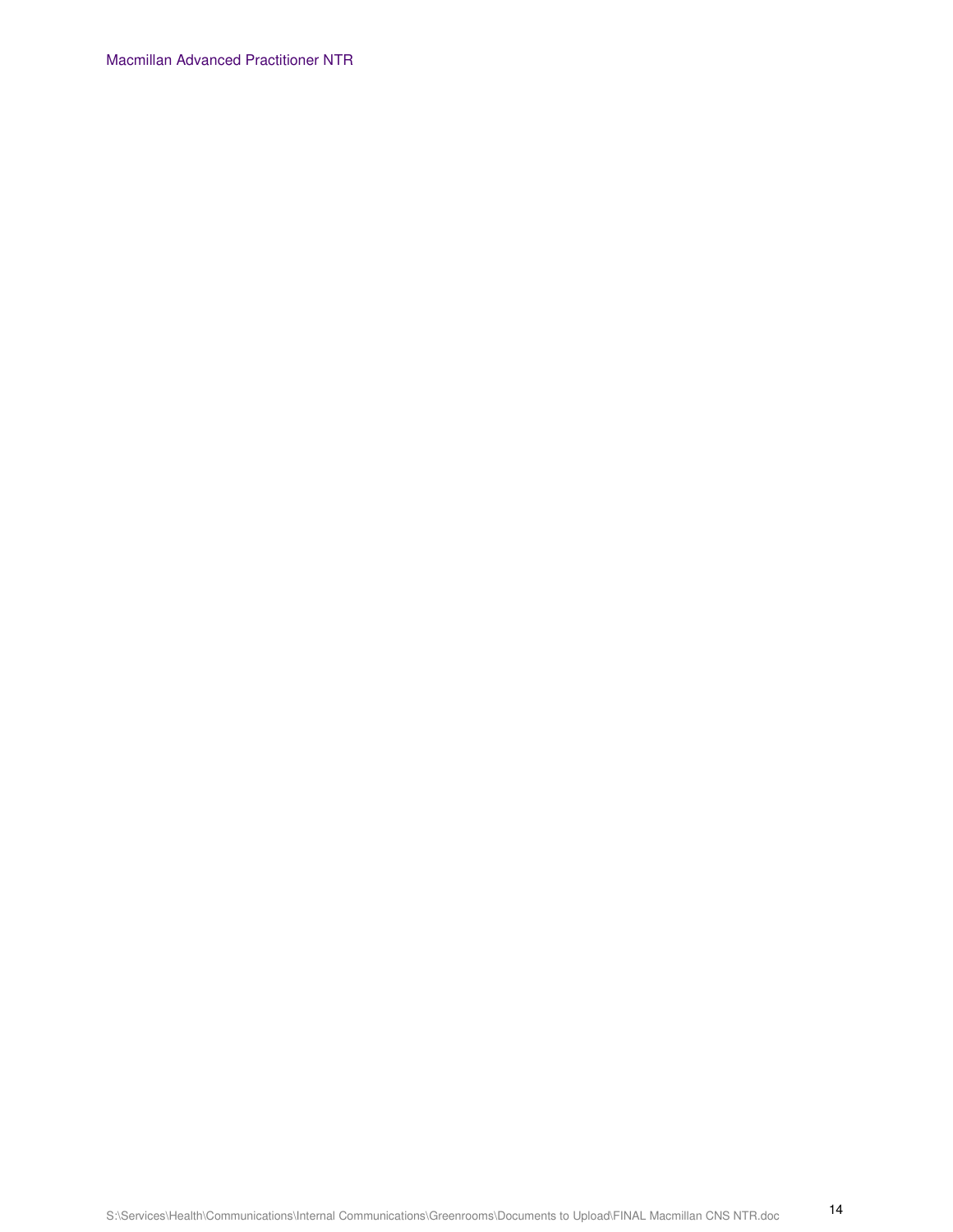# **Appendix**

## Existing modules of learning mapped to NOS

# **Common/Core Competences:**

| <b>Underpinning</b><br><b>Principle</b> | <b>Reference Function</b> |                                                                 | Competence                                                                                                                                                                                                                                                          |                                                                                                   |
|-----------------------------------------|---------------------------|-----------------------------------------------------------------|---------------------------------------------------------------------------------------------------------------------------------------------------------------------------------------------------------------------------------------------------------------------|---------------------------------------------------------------------------------------------------|
| 1. Communication                        | 1.2                       | Communicate effectively                                         | <b>HSC 21</b><br>Communicate with, and complete<br>records for individuals                                                                                                                                                                                          | Communicating effectively - Learn<br>Zone - Leadership & Management<br>toolkit                    |
|                                         | 1.5                       | Provide information, advice and<br>guidance                     | <b>CHS 104</b><br>Brief the team for an individual's<br>intervention                                                                                                                                                                                                | Number of external providers of<br><b>Communication Courses</b>                                   |
| 2. Personal &<br>People<br>Development  | 2.1.1                     | Develop your own practice                                       | <b>M&amp;L A3</b><br>Develop your personal networks                                                                                                                                                                                                                 | Networking at regional & national<br>Macmillan Cancer Support study<br>days<br>CHAIN <sub>4</sub> |
| 3. Health, Safety &<br>Security         | 3.5.1                     | Ensure your own actions<br>reduce risks to health and<br>safety | <b>HSC 22</b><br>Support health and safety of<br>yourself and individuals<br><b>ENTO WRV2</b><br>Protect yourself from the risk of<br>violence at work<br><b>M&amp;L E6</b><br>Ensure health and safety<br>requirements are met in your area of<br>responsibilities | Core Learning Unit Programmes via<br>employer<br>Macmillan Learn Zone - We Learn                  |
| 5. Quality                              | 5.1.1                     | Maintain the quality of your own<br>work                        | <b>GEN 63</b><br>Act within the limited of your<br>competence and authority                                                                                                                                                                                         | Liaise with local audit department to<br>learn & carry out quality<br>assessment.                 |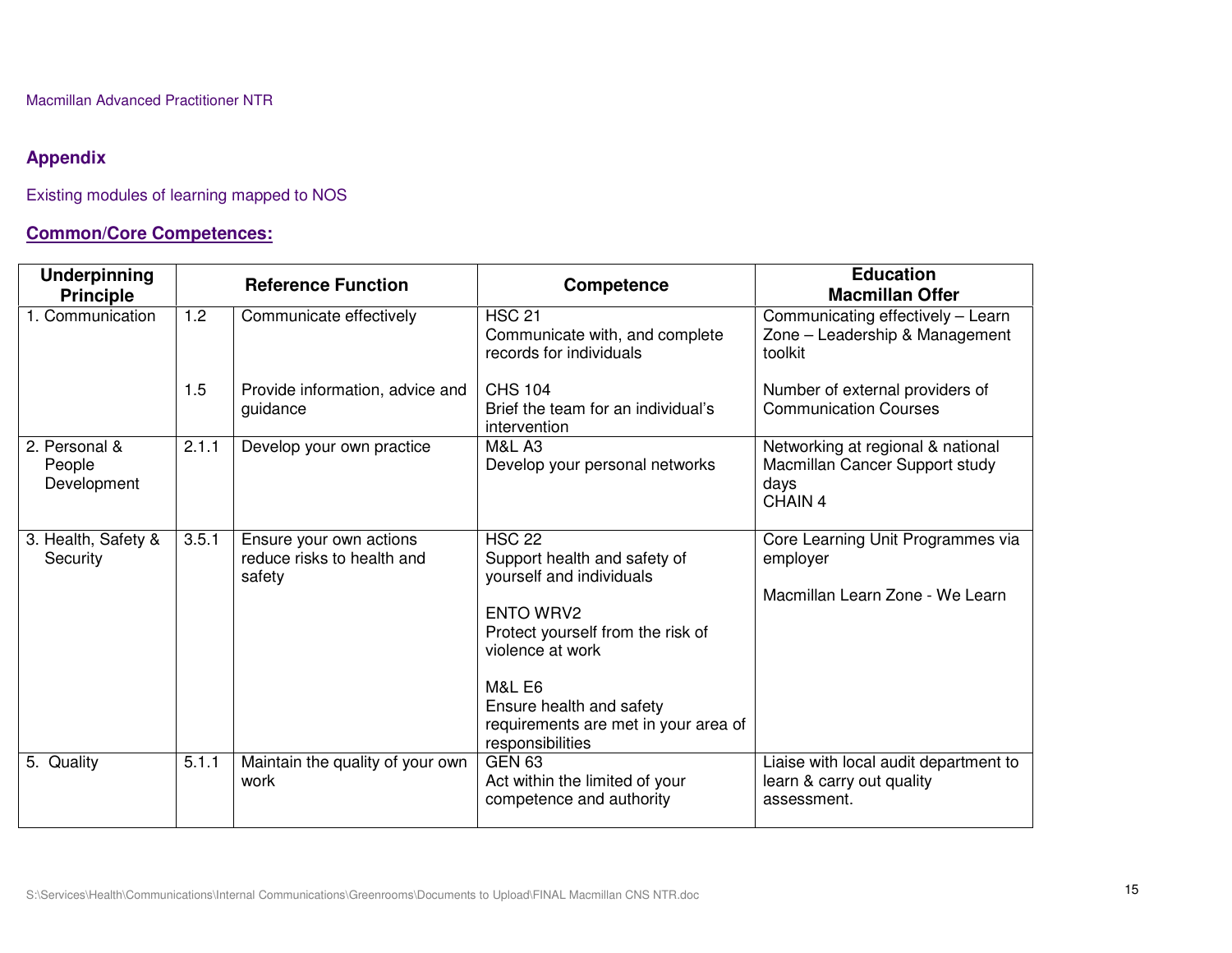| <b>Macmillan Advanced Practitioner NTR</b> |      |                                                                                                         |                                                                                                                                                                             |                                                                                                                                    |  |  |
|--------------------------------------------|------|---------------------------------------------------------------------------------------------------------|-----------------------------------------------------------------------------------------------------------------------------------------------------------------------------|------------------------------------------------------------------------------------------------------------------------------------|--|--|
|                                            |      |                                                                                                         | <b>HSC35</b><br>Promote choice well being and the<br>protection of individuals                                                                                              |                                                                                                                                    |  |  |
| 6. Equality and<br>diversity               | 6.1  | Ensure your actions support the<br>equality, diversity and<br>opportunity                               | <b>HSC 234</b><br>Ensure your actions support<br>equality, diversity and<br>responsibilities of individuals                                                                 | Core Learning Unit Programmes<br>Equality & Diversity virtual tour on<br>Learn Zone.                                               |  |  |
|                                            | 6.2  | Promote equality of opportunity<br>and diversity                                                        | <b>HSC3111</b><br>Promote the equality diversity rights<br>and responsibility of individuals                                                                                |                                                                                                                                    |  |  |
|                                            | 6.3  | Develop a culture that promotes<br>equality of opportunity and<br>diversity and protects<br>individuals | <b>HSC3116</b><br>Contribute to promoting a culture<br>that values and respects the<br>diversity of individuals                                                             |                                                                                                                                    |  |  |
| F. Education,<br>learning and<br>research  | F6.1 | Conduct investigations in<br>selected research and<br>development topics                                | <b>R&amp;D 8</b><br>Conduct investigations in selected<br>research and development topics<br>R&D 8a<br>Assist in the research work<br><b>R&amp;D14</b>                      | <b>Complete Masters level Course</b><br>Macmillan Cancer Support provides<br>some Master-classes in learning<br>how to do research |  |  |
|                                            | F6.3 | Act on research and<br>development findings                                                             | Translate research and<br>development findings into practice<br>R&D 15<br>Evaluate and report on the<br>application of research and<br>development findings within practice |                                                                                                                                    |  |  |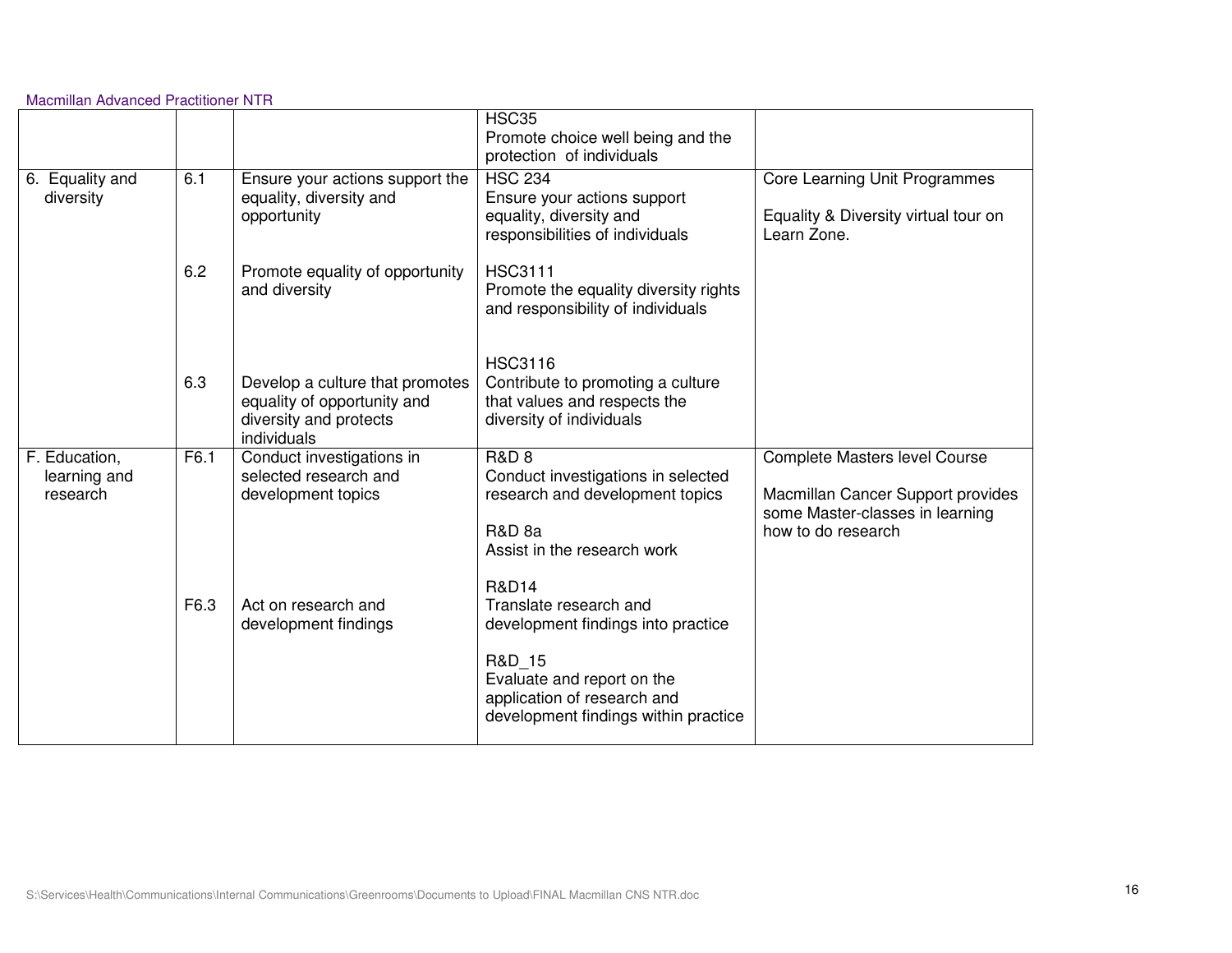## Macmillan Advanced Practitioner NTR **Role Specific Competences:**

| Underpinning<br><b>Principle</b>      | <b>Reference Function</b> |                                                                                   | <b>Competence</b>                                                                                                                                                                                  | <b>Education</b>                                                                                                                                            |  |
|---------------------------------------|---------------------------|-----------------------------------------------------------------------------------|----------------------------------------------------------------------------------------------------------------------------------------------------------------------------------------------------|-------------------------------------------------------------------------------------------------------------------------------------------------------------|--|
| 1. Communication                      | 1.2                       | Communicate<br>effectively                                                        | CHS48<br>Communicate significant news to<br>individuals                                                                                                                                            | 'Connected' - National Communications<br>Skills Training Course - delivered by<br>Cancer Networks across England.                                           |  |
|                                       | 1.5                       | Provide information<br>advice and guidance                                        | GEN14<br>Provide advice and information to<br>individuals on how to manage their<br>own condition                                                                                                  |                                                                                                                                                             |  |
|                                       |                           |                                                                                   | <b>CHS127</b><br>Advise on the health status and<br>health care needs of individuals at<br>a distant location using electronic<br>communication media                                              |                                                                                                                                                             |  |
| 2. Personal and People<br>Development | 2.2.1                     | Support the<br>development of the<br>knowledge and the<br>practice of individuals | <b>HSC43</b><br>Take responsibility for the<br>continuing professional<br>development of self and others<br><b>M&amp;L D13</b><br>Support individuals to develop and<br>maintain their performance | Undertake relevant cancer-specific<br>and/or treatment-specific and/or<br>symptom-specific training - provided<br>through multiple providers across the UK. |  |
|                                       | 2.3.1                     | Evaluate another's<br>performance in the<br>workplace                             | <b>LLUK L8.2010</b><br>Support competence achieved in<br>the workplace                                                                                                                             |                                                                                                                                                             |  |
| 4. Service<br>Improvement             | 4.7                       | Contribute to<br>improving services                                               | BA <sub>3</sub><br>Provide leadership to facilitate the<br>development of organisational<br>policy and practice                                                                                    | Leadership and Management toolkit<br>available through Macmillan Learn Zone                                                                                 |  |
| 5. Quality                            | 5.2.4                     | Improve the quality of<br>healthcare through<br>audit and evaluation              | PHS <sub>08</sub><br>Improve the quality of health and<br>healthcare interventions and                                                                                                             |                                                                                                                                                             |  |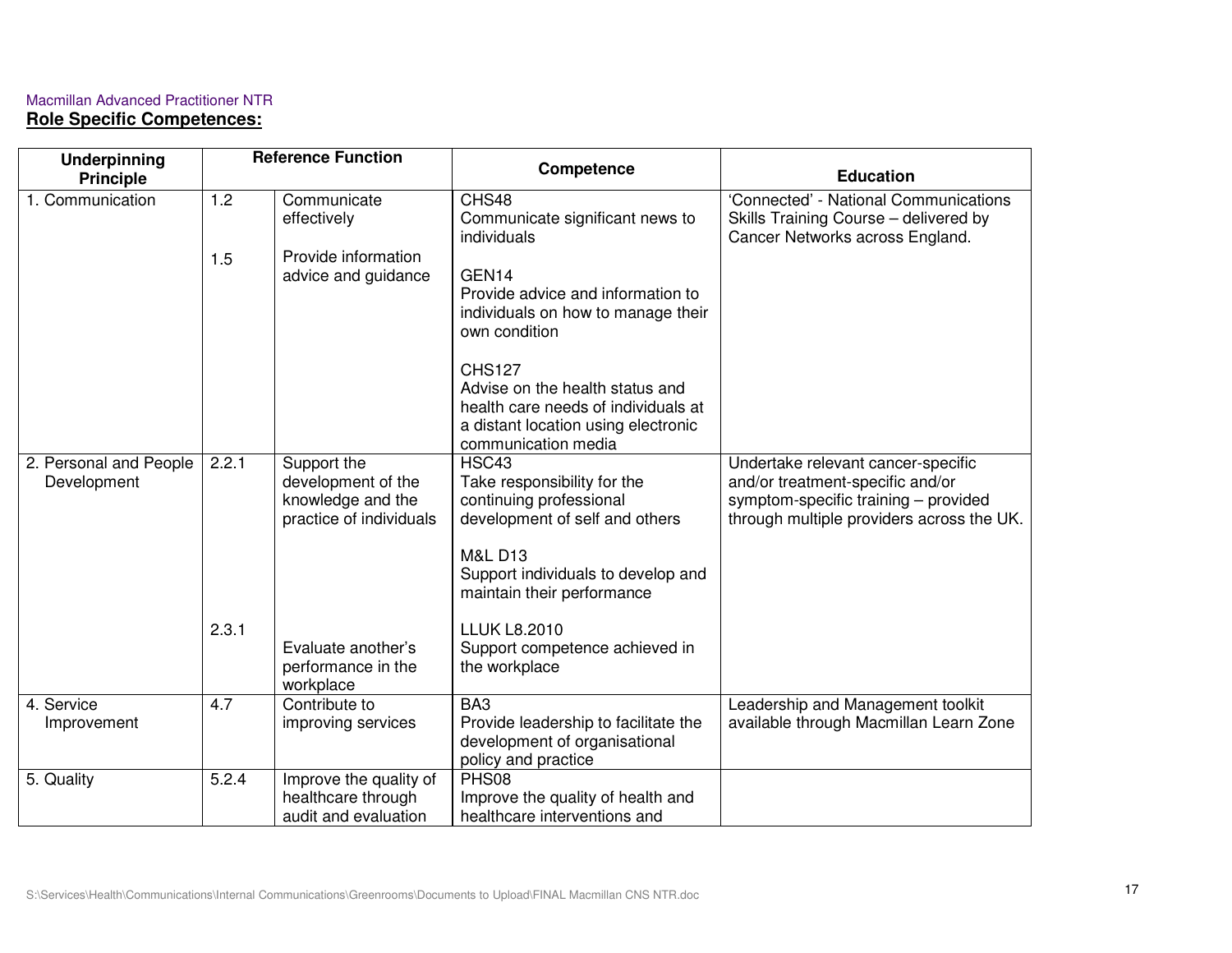| <b>Macmillan Advanced Practitioner NTR</b> |        |                                           |                                                                       |  |
|--------------------------------------------|--------|-------------------------------------------|-----------------------------------------------------------------------|--|
|                                            |        |                                           | services through audit and                                            |  |
|                                            |        |                                           | evaluation.                                                           |  |
| 6. Equality and                            | 6.3    | Develop a culture that                    | <b>HSC452:</b>                                                        |  |
| Diversity                                  |        | promotes equality of                      | Contribute to the development,                                        |  |
|                                            |        | opportunity and                           | maintenance and evaluation of                                         |  |
|                                            |        | diversity, and protects                   | systems to promote the rights,                                        |  |
|                                            |        | individuals                               | responsibilities, equality and                                        |  |
|                                            |        |                                           | diversity of individuals                                              |  |
|                                            |        |                                           | <b>HSC45</b>                                                          |  |
|                                            |        |                                           | Develop practices which promote                                       |  |
|                                            |        |                                           | choice, well-being and protection of                                  |  |
|                                            |        |                                           | all individuals                                                       |  |
| A. Assessment                              | A2.1   | Plan assessment of                        | <b>CHS38:</b>                                                         |  |
|                                            |        | an individual's health                    | Plan assessment of an individual's                                    |  |
|                                            |        | status                                    | health status                                                         |  |
|                                            | A2.3   |                                           |                                                                       |  |
|                                            |        | Assess an individual                      | CHS118:                                                               |  |
|                                            |        | with a suspected<br>health condition      | Form a professional judgment of<br>an individual's health condition   |  |
|                                            |        |                                           |                                                                       |  |
|                                            | A2.4   |                                           | CHS39                                                                 |  |
|                                            |        | Assess an individual's                    | Assess an individual's health                                         |  |
|                                            |        | need arising from their                   | status                                                                |  |
|                                            |        | health status                             |                                                                       |  |
|                                            |        |                                           | <b>HSC417</b>                                                         |  |
|                                            |        |                                           | Assess individuals mental health<br>and related needs                 |  |
|                                            |        |                                           |                                                                       |  |
|                                            | A2.9   |                                           | <b>CHS120</b>                                                         |  |
|                                            |        | Assess individual's                       | Establish an individual's suitability                                 |  |
|                                            |        | suitability for a                         | to undergo an intervention                                            |  |
|                                            |        | treatment or                              |                                                                       |  |
|                                            |        | intervention                              |                                                                       |  |
| <b>B.</b> Health Intervention              | B3.1.1 | Plan activities,                          | <b>HSC450</b>                                                         |  |
|                                            |        | interventions or<br>treatments to achieve | Develop risk management plans to<br>support individual's independence |  |
|                                            |        | specified health goals                    | and daily living within their home                                    |  |
|                                            |        |                                           |                                                                       |  |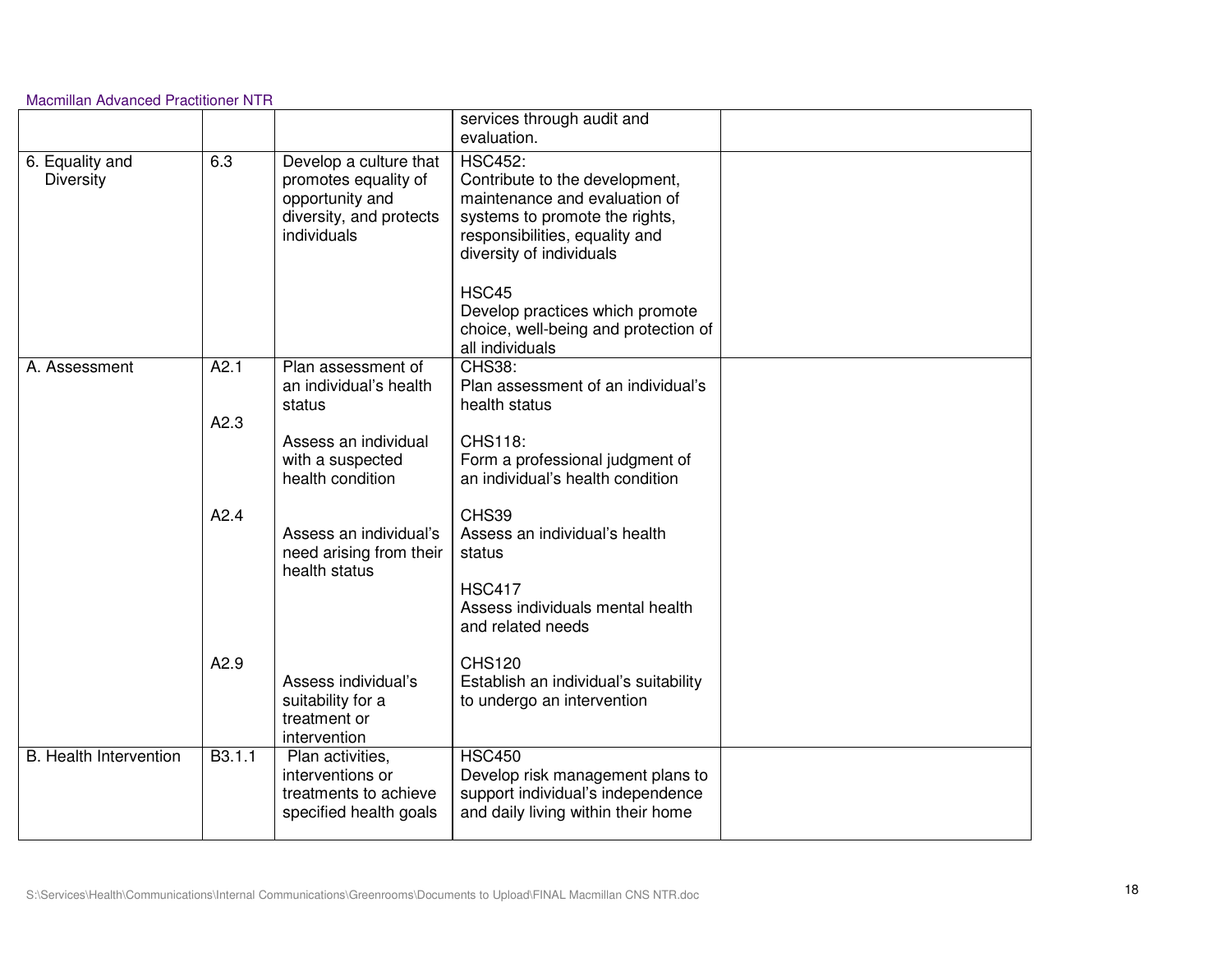|                  |                                                                        | <b>CHS 87</b><br>Agree a rehabilitation plan with<br>individuals, families, carers and<br>other professionals                                   |                                                         |
|------------------|------------------------------------------------------------------------|-------------------------------------------------------------------------------------------------------------------------------------------------|---------------------------------------------------------|
|                  |                                                                        | CHS41<br>Determine a treatment plan for an<br>individual                                                                                        |                                                         |
|                  |                                                                        | CHS97<br>Organise a programme of support<br>following withdrawal from treatment                                                                 |                                                         |
| B3.1.2<br>B3.3.3 | Enable individuals to<br>make health choices<br>and decisions          | PE <sub>1</sub><br>Enable individuals to make<br>informed health choices and<br>decisions                                                       | Information prescriptions e-programme<br>on Learn Zone. |
| B3.6.1           | Move and position<br>individuals                                       | CHS <sub>6</sub>                                                                                                                                |                                                         |
| B14.1            | Monitor individuals<br>following treatments                            | Move and position individuals<br>CHS47<br>Monitor and assess patients<br>following treatments                                                   |                                                         |
| B14.2            | Coordinate the<br>implementation and<br>delivery of treatment<br>plans | CHS88<br>Coordinate the implementation and<br>delivery of treatment plans                                                                       |                                                         |
|                  | Implement care<br>plans/programmes                                     | <b>HSC416</b><br>Develop implement and review<br>care plans for individuals                                                                     |                                                         |
|                  |                                                                        | AG1<br>Plan, implement, monitor and<br>review individualised care plans<br>with individuals who have a long<br>term condition and their carers. |                                                         |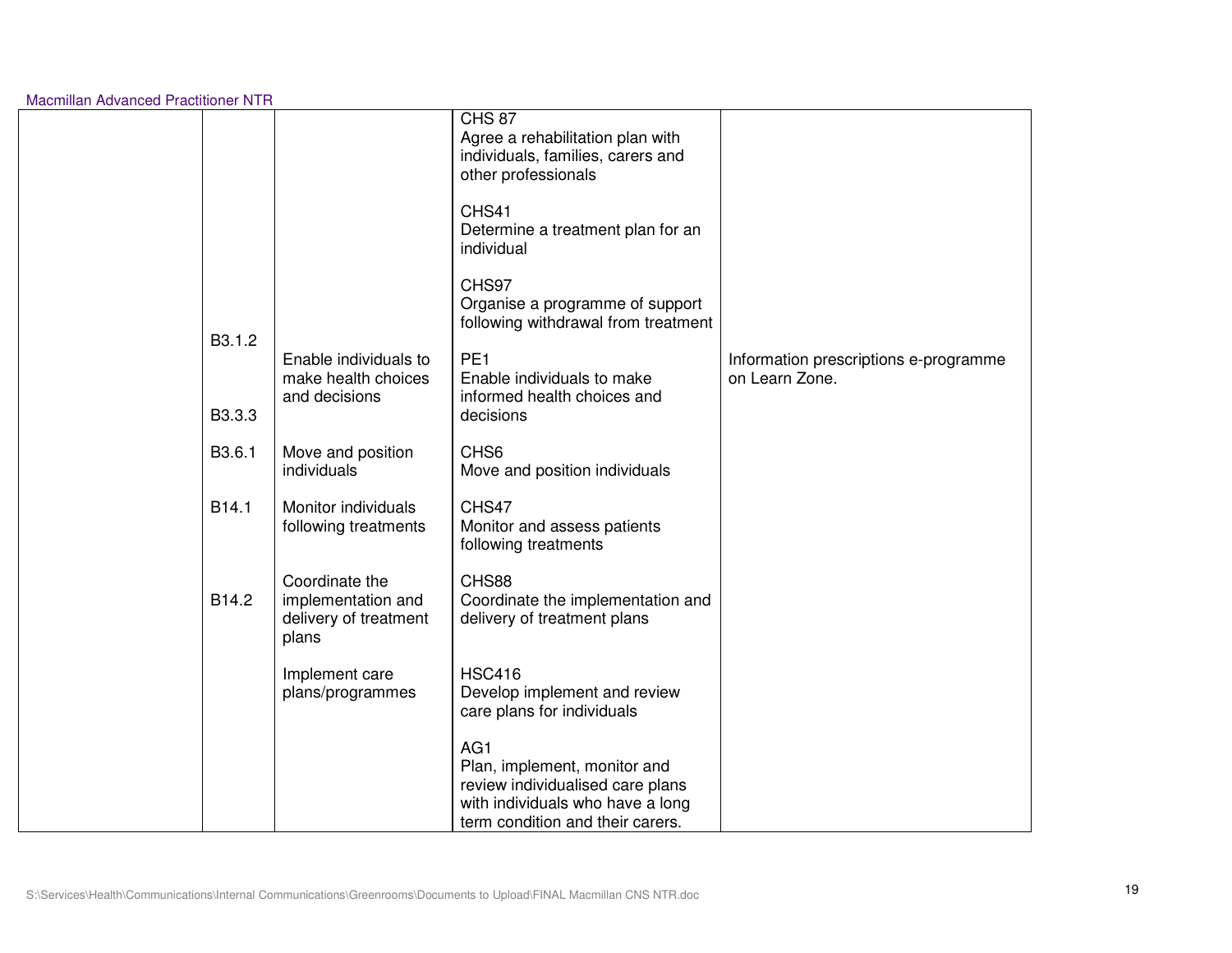## Macmillan Advanced Practitioner NTR

|       |                                                                                                                | <b>CM11</b><br>Manage a patient caseload which<br>achieves the best possible<br>outcomes for the individual<br>GEN79<br>Coordinate the progress of<br>individuals through care pathways                                                                                                                                                                                                                                |  |
|-------|----------------------------------------------------------------------------------------------------------------|------------------------------------------------------------------------------------------------------------------------------------------------------------------------------------------------------------------------------------------------------------------------------------------------------------------------------------------------------------------------------------------------------------------------|--|
| B14.3 | Deliver therapeutic<br>activities                                                                              | CHS62<br>Provide interventions to individuals<br>with long term conditions<br><b>HSC226</b><br>Support individuals who are<br>distressed                                                                                                                                                                                                                                                                               |  |
| B16.2 | Support individuals<br>who are distressed                                                                      | <b>HSC343</b><br>Support individuals to live at home                                                                                                                                                                                                                                                                                                                                                                   |  |
| B16.4 | Support individuals to<br>retain, regain and<br>develop the skills to<br>manage their lives and<br>environment | CM <sub>E3</sub><br>Enable individuals to use assistive<br>devices and assistive technology<br><b>HSC412</b><br>Ensure individuals and groups are<br>supported appropriately when<br>experiencing significant life events<br>and transitions<br><b>HSC426</b><br>Empower families, carers and<br>others to support individuals<br>HSC350: Recognise, respect and<br>support the spiritual well-being of<br>individuals |  |
| B16.5 | Support individuals                                                                                            | CM <sub>D5</sub>                                                                                                                                                                                                                                                                                                                                                                                                       |  |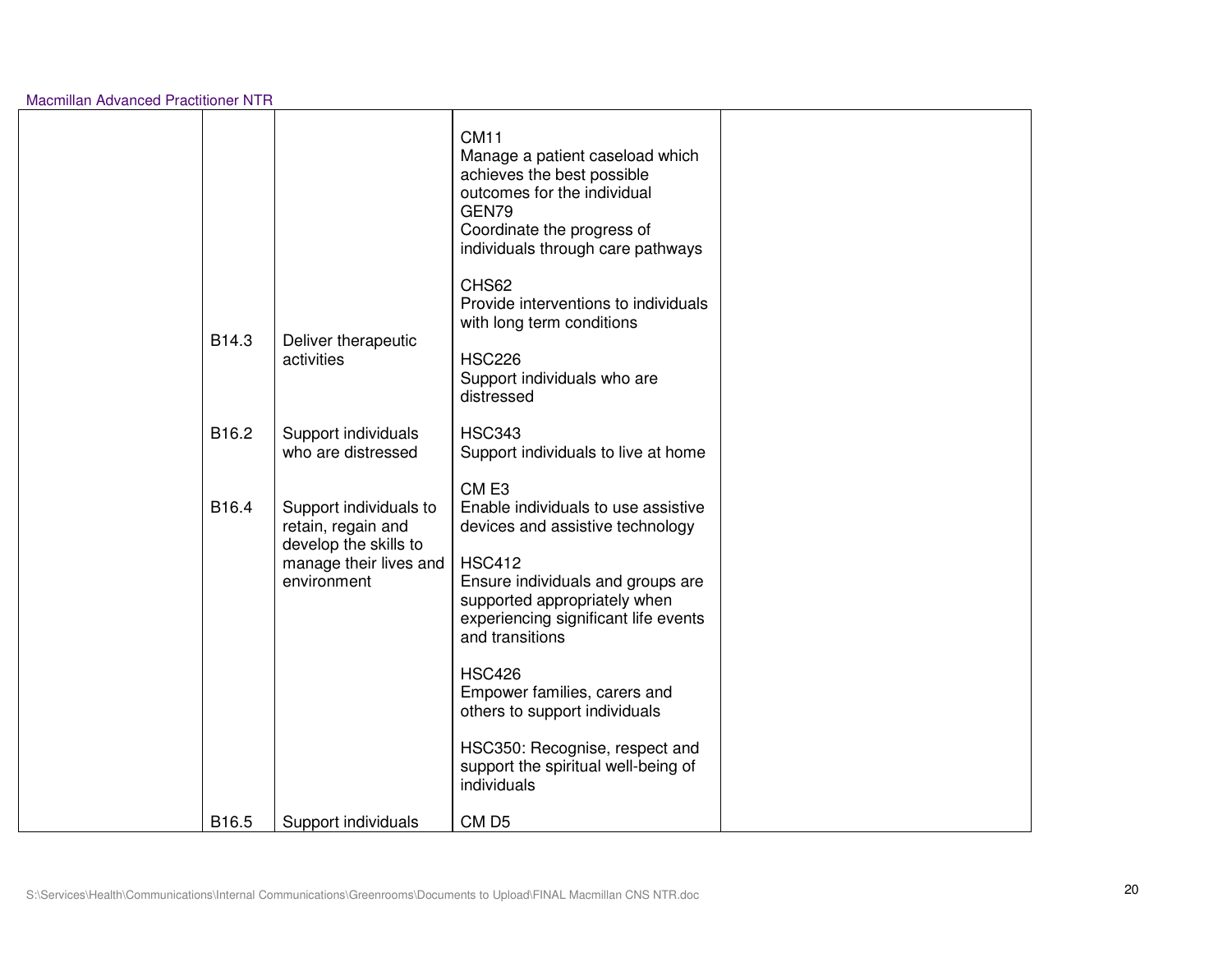Macmillan Advanced Practitioner NTR B17 B18.1 and carers to cope with the emotional and psychological aspects of health care Work in collaboration with carers in the caring role Support individuals through the process of dying Plan and develop Enable patients to access psychological support MH<sub>7</sub> Develop, implement and review programmes of support for carers and families HSC387 Work in collaboration with carers in the caring role HSC427 Assess the needs of carers and families HSC385 Support individuals through the end of life process Training to use the Psychological Distress Thermometer Tool, to use as part of an overall holistic assessment tool – training provided across the UK. Lessons Learned e-programme ( EoL) – on Macmillan Learn Zone C Health Promotion and Protection C1.1.4 C2.2 C2.3 C2.4 health protection programmes Provide information to individuals, groups and communities about promoting health Facilitate the development of community groups/networks Enable people to address issues relating to their health CM G5 Work in partnership with others to promote health and well being and reduce risks within settings in a defined caseload PHP 07 Communicate information about health and wellbeing and/or stressors to health and wellbeing in a defined caseload M<sub>H4</sub> Assist individuals to evaluate and contact support networks HSC366 Support individuals to represent their own needs and decisions at New health and wellbeing resources being developed on Learn Zone which include a relaxation corner and a pilot Miwellbeing e-programme. Macmillan Learn Zone: e-learning programmes on User involvement, Buddying and befriending and Good practice in running your group.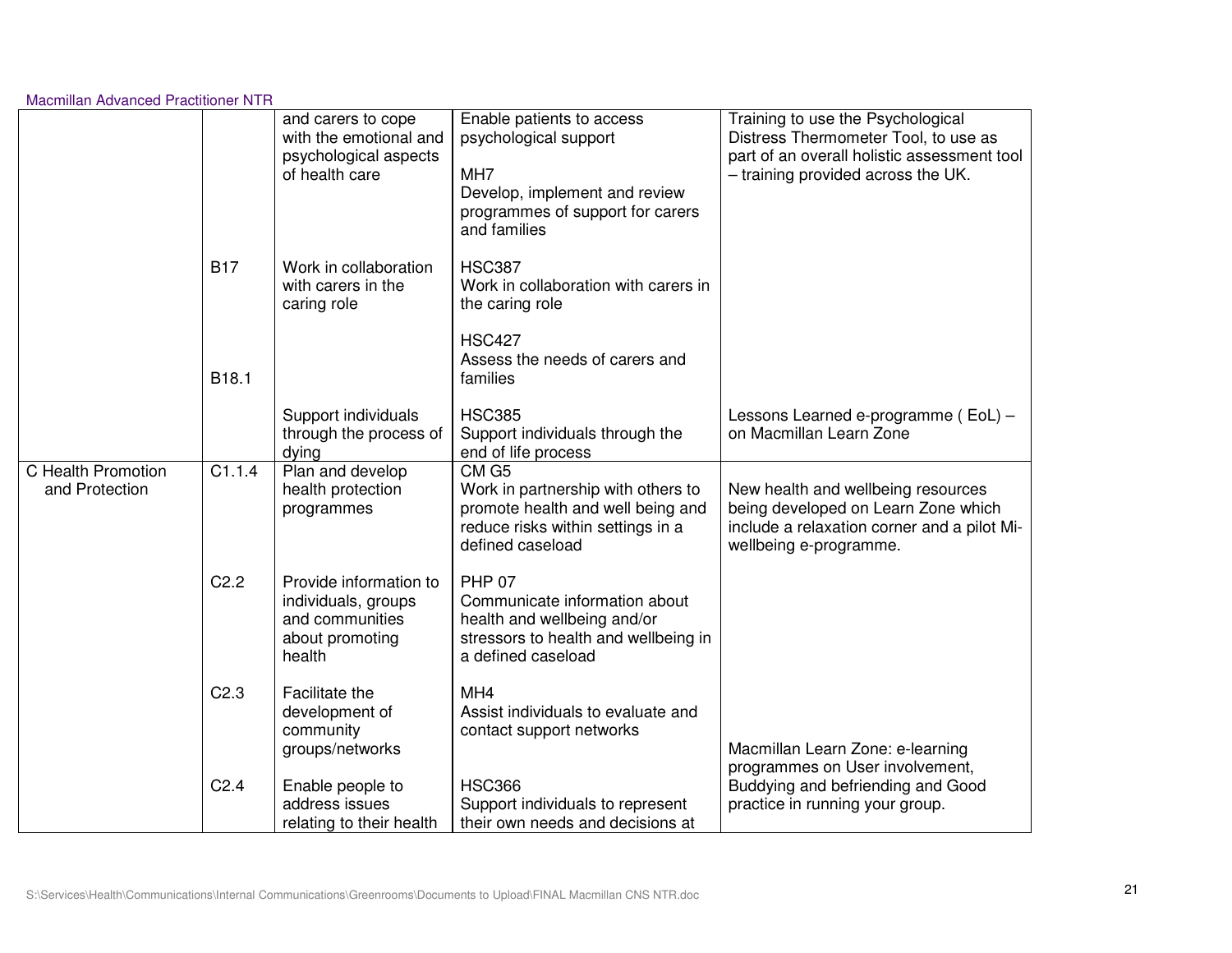| <b>Macmillan Advanced Practitioner NTR</b> |                  |                                                                      |                                                                                                                            |  |
|--------------------------------------------|------------------|----------------------------------------------------------------------|----------------------------------------------------------------------------------------------------------------------------|--|
|                                            |                  | and wellbeing                                                        | decision-making forums                                                                                                     |  |
|                                            | C2.6             | Act on behalf of an<br>individual, family or<br>community (advocacy) | <b>HSC368</b><br>Present individual's needs and<br>preferences                                                             |  |
| Н                                          | H1.2.2           | Lead change                                                          | <b>M&amp;L C4</b><br>Lead change                                                                                           |  |
|                                            | H1.3.1           | Contribute to the<br>effectiveness of teams                          | CM <sub>C5</sub><br>Build a partnership between the<br>team. Patients and carers                                           |  |
|                                            |                  |                                                                      | GEN41<br>Identify team members need for<br>psychological support                                                           |  |
|                                            | H1.3.3           | Manage multi-agency                                                  | GEN42<br>Provide psychological support for<br>team members                                                                 |  |
|                                            |                  | collaborative working                                                | GEN44<br>Liaise between primary, secondary<br>and community teams                                                          |  |
|                                            |                  |                                                                      | <b>HSC433</b><br>Provide leadership to develop joint<br>working agreements and practices<br>and review their effectiveness |  |
|                                            |                  |                                                                      | GEN27<br>Develop, sustain and evaluate<br>collaborative work with others                                                   |  |
|                                            | H1.3.6           | Participate in<br>meetings                                           | <b>HSC449</b><br>Represent one's own agency at<br>other agencies' meetings                                                 |  |
|                                            | H <sub>2.6</sub> | Receive and pass on                                                  | <b>HSC3115</b><br>Receive, analyse, process, use                                                                           |  |